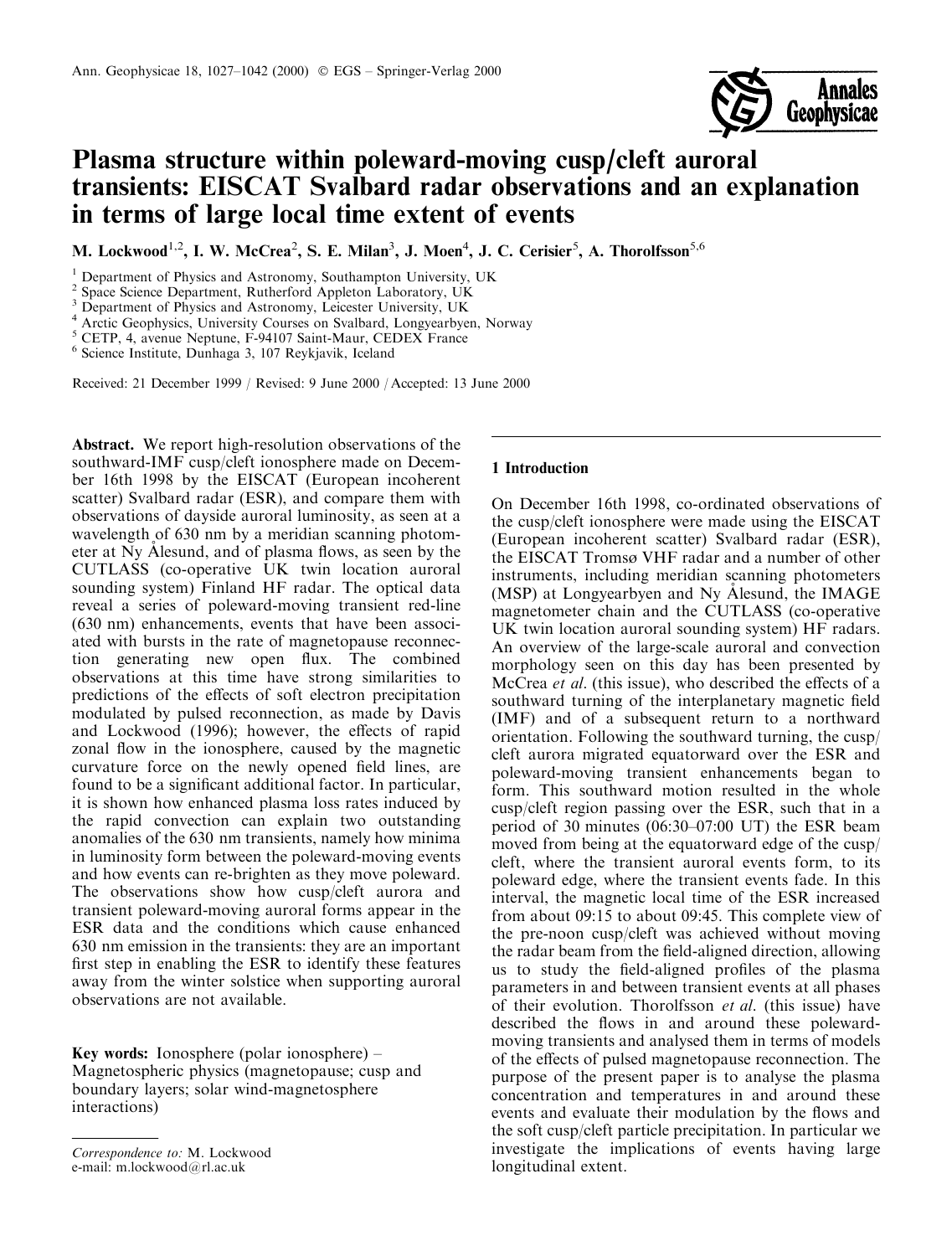Poleward-moving transient events have been shown to be the normal behaviour of the cusp/cleft aurora when the IMF points southward (e.g. Sandholt *et al.*, 1992; Fasel, 1995). Observations by the mainland EISCAT UHF and VHF radars showed that these auroral transients were co-located in space and time with transient flow bursts, revealing them to be associated with transient momentum transfer across the magnetopause (Lockwood et al., 1989a, b, 1993a, b; Moen et al., 1995, 1996a) and consequent ion-neutral heating of the ionospheric ion gas (Lockwood *et al.*, 1993a, b, 1995a). The transient auroral events are seen to form in regions of cleft precipitation, near the equatorward edge of the cusp/cleft aurora (Moen *et al.*, 1996b) and subsequently migrate poleward into the regions of cusp and mantle precipitation, consistent with the evolution of newly opened field lines (Sandholt *et al.*, 1992; Lockwood *et al.*, 1993c). The longitudinal motion of the transient auroral events also supports the idea that they are patches of newly opened flux; events in the northern hemisphere moving westward when the IMF  $B<sub>v</sub>$  component is positive and eastward when it is negative (e.g. Lockwood et al., 1993b): the only known explanation of this pattern of motion is the curvature ("tension") force on the newly opened field lines. The repetitive pattern of formation and motion of these events shows that patches of such field lines are produced by pulses in the reconnection rate (Lockwood *et al.*, 1995a) and not by steady reconnection in the presence of oscillations in the Y component of the magnetic field in interplanetary space (Stauning, 1994; Stauning et al., 1994, 1995) nor in the magnetosheath (Newell and Sibeck, 1993b). This pattern of event motion is also consistent with the asymmetric MLT distributions of their occurrence for  $B_v > 0$  and  $B_v < 0$ (Karlson *et al.*, 1996), as discussed by Cowley *et al.*  $(1991a).$ 

The area of a region of newly opened flux in the ionosphere is a direct measure of the magnitude and duration of the reconnection pulse that produced it. This is because the ionosphere is incompressible, in the sense that the magnetic field strength there is essentially constant. Lockwood *et al.* (1990) used the duration and east-west flow speeds of the bursts, as seen at one meridian, and deduced that at least some of the patches of newly opened flux must be extensive in longitude (up) to about 2000 km), meaning that they form flow channels that cover up to about 4 hours in magnetic local time. These authors also deduced that the events must have large longitudinal extents from the small magnitudes of any return flows outside the events. Pinnock et al. (1993) used HF coherent scatter radar to image these transient flow channels and showed they could indeed extend over the whole of their field of view (i.e. over more than about 900 km). Milan et al. (1999) have shown that these poleward-moving flow channels are associated with poleward-moving 630 nm optical transients. However, the flow channels are more easily seen in the HF radar observations away from the winter solstice conditions required to detect the 630 nm transients and hence combined observations remain relatively rare. Recently, Milan et al. (2000) have shown that the flow channels are also associated with poleward-moving forms seen in global images of the UV aurora and that these were up to 2500 km in longitudinal extent. These UV aurora, like the 557.7 nm aurora studied by Lockwood *et al.* (1993a), appear to be coincident with the sheet of upward field-aligned current of the oppositely directed pair required to transfer the motion of the newly opened flux into the ionosphere. The east-west direction of flow in the channels seen by HF radars is controlled by the IMF  $B<sub>v</sub>$  (Provan *et al.*, 1998) and their motion, as for the optical transients, is consistent with their occurrence as a function of local time (Provan and Yeoman, 1999; Provan et al., 1999). These statistical studies of the flow channels also point to large longitudinal extents. The existence of large regions of newly opened flux had been considered controversial by Newell and Sibeck (1993a) who argued that pulsed reconnection could only take place in a localised region, although Lockwood et al. (1993b) and Lockwood (1994) proposed a travelling transient reconnection pulse scenario that is not subject to the limitation proposed by Newell and Sibeck. Lockwood *et al.* (1993a) deduced that 630 nm transients could have extents comparable with those discussed above and this has been confirmed by observations using longitudinally separated ground-based instruments (Moen et al., 1995, 1996a). The significance of large events is that they occur frequently enough for pulsed reconnection to be sufficient to explain almost all of the transpolar voltage. This result is consistent with analysis of the magnetopause signatures of pulsed reconnection, provided one uses the 2-dimensional reconnection pulse model of these "flux" transfer events" (Lockwood et al., 1995b). Detailed analysis of FTE signatures also strongly supports this two-dimensional model (Lockwood and Hapgood, 1998). Lockwood and Davis (1996) also show that longitudinal passes through cusp ion steps (see below) reveal that events cover considerable ranges of MLT. Hence observations by ground-based radars and cameras, by global UV imagers and by satellities (both at the magnetopause and at low altitudes) all indicate that these transient events can cover large longitudinal extents and that reconnection pulses can be, at least sometimes, the dominant contribution to the voltage across the magnetopause during southward IMF conditions.

Another predicted signature of pulsed reconnection are discontinuities in the dispersion of injected solar wind ions in the cusp region, called "cusp ion steps" (Cowley et al., 1991b; Lockwood and Smith, 1992, 1994; Escoubet et al., 1992; Lockwood and Davis, 1996). Modelling of the effects of pulsed magnetopause reconnection has been shown to reproduce the observed simultaneous steps in both downgoing and upgoing ions in the cusp at middle altitudes  $-$  clearly demonstrating that these events are caused by pulsed reconnection and not by pulsed plasma transfer across the magnetopause (Lockwood et al., 1998). Cusp ion steps have been seen in association with poleward-moving patches of elevated electron temperature (detected by incoherent scatter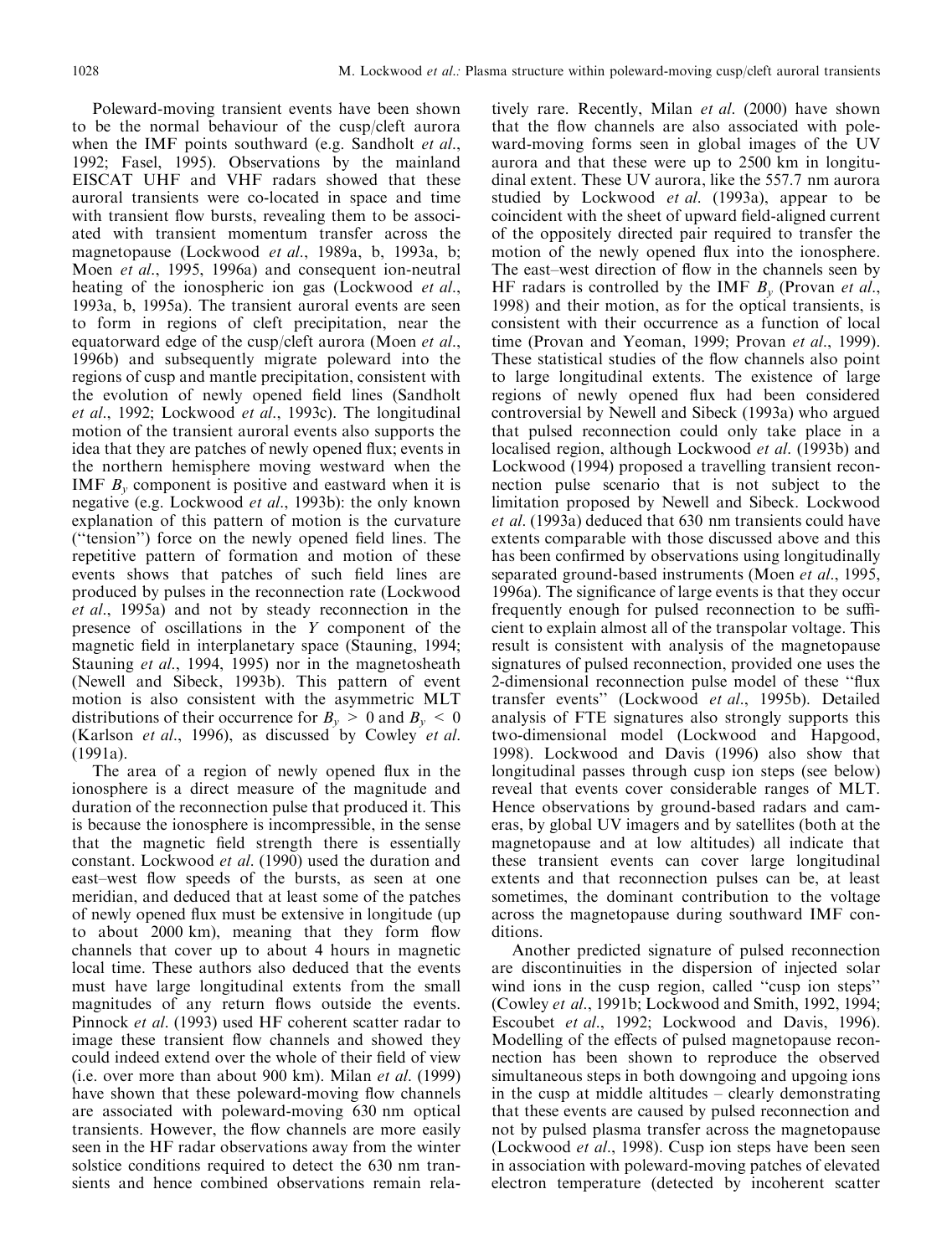radar) by Lockwood et al. (1993c), and with polewardmoving cusp/cleft auroral transients by Farrugia et al. (1998). Pinnock *et al.* (1995) found the poleward-moving flow channels (detected by HF radar) were in association with a seemingly different "sawtooth" signature in the cusp ions. However, Lockwood and Davis (1996) showed that this sawtooth signature was, in fact, the same phenomenon as the cusp ion steps seen by Lockwood *et al.* (1993c) – the differences arising purely from the longitudinal nature of the satellite pass studied by Pinnock et al.

To summarise the above discussion, the theory of the effects of pulsed magnetopause reconnection predicts poleward-moving flow bursts/channels, poleward-moving optical transients and cusp ion steps. These have indeed all been detected in association with each other by Yeoman  $et$  al. (1997).

Transient reconnection signatures in the ionosphere were first revealed by optical observations, which remain a primary means of identification. The problem with this is that the optical observations of the cusp/cleft are only possible for the extreme dipole tilt conditions at winter solstice and there are reasons to expect the behaviour to be different at other times of the year when the Earth's magnetic dipole tilt is different (Newell and Meng, 1989; Lockwood and Moen, 1999). This makes it vital that the signatures of the cusp/cleft and its transient variations be identified in ESR radar data, such that we can identify and study these events at all times of the year. Lockwood et al. (1993a, b, c) detected elevated electron and ion temperatures in association with the polewardmoving transient flows and cusp/cleft auroral events. In addition, Lockwood and Carlson (1992) reported poleward-moving F-region plasma concentration enhancements in the cusp/cleft region that they also associated with pulsed magnetopause reconnection. They interpreted the concentration enhancements as being due to changes in the pattern of flow modulating the entry into the polar cap of EUV-produced sub-auroral plasma. However, Rodger *et al.* (1994) pointed out that plasma production by soft particle precipitation and plasma loss by enhanced electric fields and reaction rates may also be significant factors in introducing structure into the plasma concentrations on the timescales for flux tubes to enter the polar cap.

All of the above measurements of ionospheric plasma parameters within the cusp/cleft transients were made using the mainland EISCAT radars which can only view the cusp using low-elevation beams to the north. As a consequence, latitudinal and altitudinal variations were convolved along the radar beam in these observations. The new EISCAT Svalbard radar (ESR) allows us to view these events along the field line for the first time (see review by McCrea and Lockwood, 1997). Initial observations by the ESR (Sedgemore-Schulthess et al., 1999) show the sort of structure in the cusp region that was predicted for pulsed reconnection by Davis and Lockwood (1996). However, these predictions were made using a number of simplifying assumptions. One of our main aims in carrying out the December 1998 campaign was to test these assumptions and the resulting predictions by looking at the association of signatures in ESR radar data with the optical observations of cusp/cleft transients.

#### 2 Instrumentation

On December 16th 1998, the EISCAT Svalbard radar was operated with the beam fixed in the field-aligned direction (azimuth  $180.6^{\circ}$ , elevation  $81.6^{\circ}$ ) and using the GUP3 modulation scheme. This experiment combines both plain and phase-coded pulses to make measurements over a continuous range of altitudes from 90 to 1000 km. A technique known as "moving target clutter cancellation" is used to remove unwanted echoes which arise from the surrounding mountains on Svalbard up to a range of about 150 km, so that only the ionospheric contribution remains. By using the Finnish GUISDAP analysis programme, the ESR data have been analysed in such a way that the altitude resolution at any given height corresponds closely to the ionospheric scale height in that region. The data shown here have been analysed with no post-integration and were pre-integrated over 10-second intervals before recording.

Simultaneous observations were made by meridian scanning photometers (MSP) at Ny Alesund. These instruments detect the red- and green-line auroral emissions from excited atomic oxygen (at wavelengths) of 630.0 nm and 557.7 nm) which mainly arise from E- and F-region altitudes, respectively. The instruments scan in the geomagnetic meridian approximately once every 20 seconds, from elevations of  $50^{\circ}$ N to 50°S.

The CUTLASS bistatic HF radar was also operated during the interval studied here. Both the Finland and Iceland radars operated in a mode with a three-minute cycle time. In this paper, we use data from the CUTLASS Finland radar, located at Hankasalmi  $(62.3\text{°N}, 26.6\text{°E})$ , taken during scans of 14 beam azimuths that last for 1 minute. A total of 75 range gates were sampled along each beam direction, giving range gates 45 km long, covering ranges of 180-3555 km. Because of uncertainties in the HF ray path from the transmit/receive site to the scattering volume, we do not know precisely the relationship of the ground range to the slant path range: as a result, the location of the point of scatter is known to within about one range gate (i.e.  $\pm 45$  km). Furthermore, the altitude of the scattering volumes is not known and the inclination of the ESR field line means that the slant range from Hankasalmi to the ESR beam depends on the altitude. These factors mean that precise identification of the CUTLASS scattering volume around the ESR beam is not possible.

McCrea et al. (this issue) have studied the dependence of cusp/cleft region on the IMF orientation on 16th December 1998. In particular, they observed an equatorward motion of the cusp/cleft, as defined by dominant 630 nm emission seen by the MSP and by enhanced electron temperature seen by the EISCAT VHF radar. This passed over the ESR radar beam at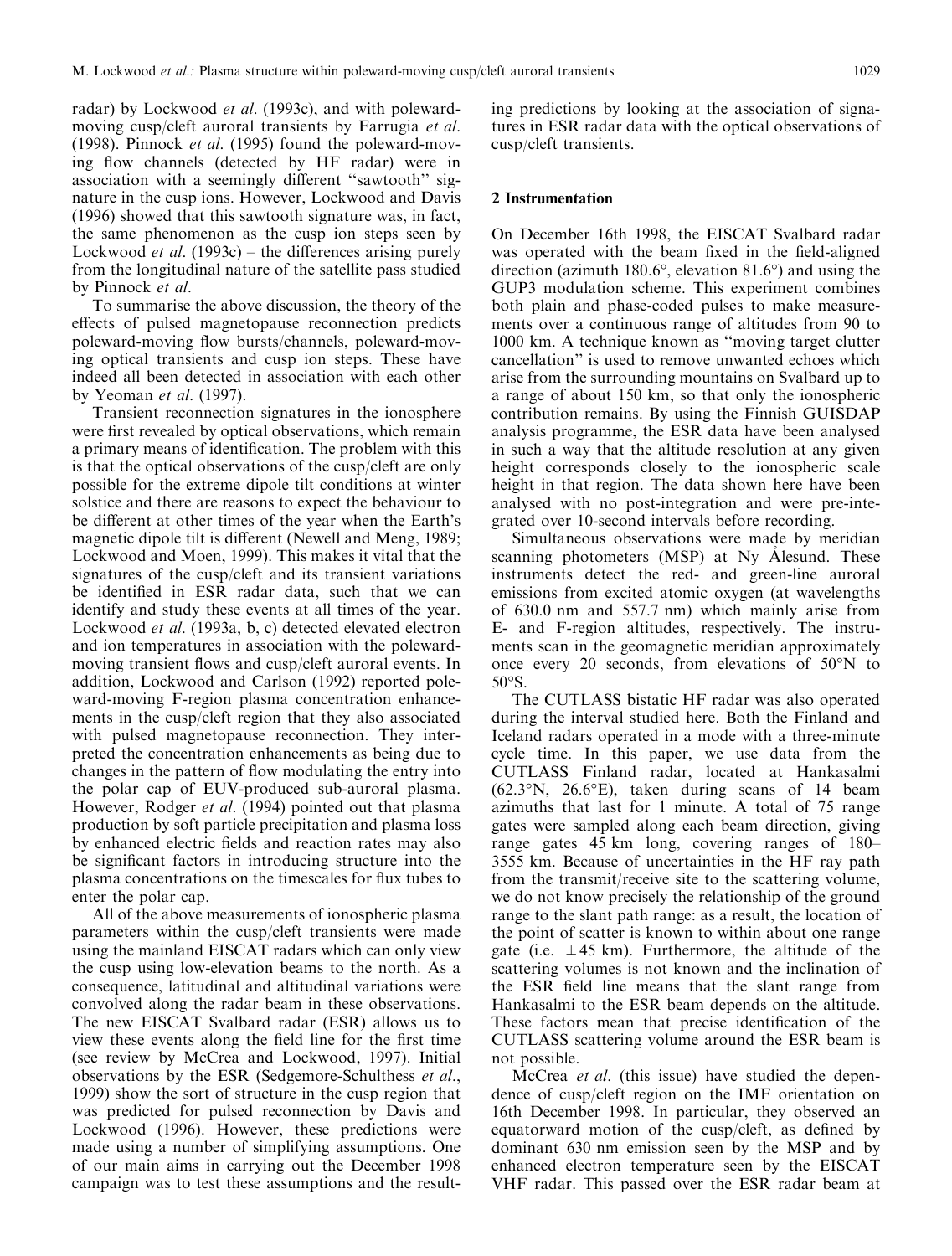$06:30-07:00$  UT (for which the magnetic local times, MLT, were approximately 09:15-19:45), following a southward turning of the IMF seen by ACE at the L1 point at 05:15–05:25 and by WIND close to the magnetopause near 06:20. In this paper we study this traversal of the cusp/cleft in greater detail.

#### **3 Observations**

# 3.1 Optical observations

Fig. 1 shows the intensity of 630 nm light, as seen by the MSP at Ny Alesund, 130 km north of the ESR, colourcoded as a function of time and zenith angle. Data are shown for 06:30-07:15 UT. These red-line emissions emanate from a range of altitudes. The approximate location of the ESR is shown by the horizontal white line, based on assumed peak emission altitude of 300 km. McCrea *et al.* (this issue) present observations of both the red-line  $(630 \text{ nm})$  and green-line  $(557.7 \text{ nm})$ emissions which show that the ratio of the two intensities  $I_{630}/I_{557.7}$  is high (2-10) wherever  $I_{630}$  is high  $($  >5 kR), indicating that the 630 nm emissions are due to soft "cusp/cleft" precipitation of magnetosheath plasma.

In addition to showing the passage of the cusp/cleft aurora from north to south of the ESR, Fig. 1 reveals a great deal of structure and, in particular, the polewardmoving red-line transients that are typical of southward-IMF conditions (Sandholt et al., 1992; Fasel, 1995). Events are labelled  $a-g$  by the time at which they crossed the approximate location of the ESR beam. Note that event *a* did not fully brighten until it was poleward of

the ESR and, in this case, the duration given is an extrapolation back in time and latitude to the ESR location. Many of the events were brightest early and late in their lifetime. Events migrate eastward (Thorolfsson et al., this issue), consistent with the negative IMF  $B<sub>v</sub>$  component at this time. Because the MSP only samples one meridian, this variation in brightness could be caused by longitudinal structure and eastward motion of the events; however all-sky images (Thorolfsson et al., this issue) do not show any evidence for such structure. The effect is also consistent with the rebrightening of the entire poleward-moving event, as was noted in many white light all-sky images by Fasel et al. (1992). Event  $a$  was seen by the ESR before its main brightening, event  $b$  was seen just after its initial brightening, events  $c$  and  $d$  were seen just before they re-brightened and events  $e$ ,  $f$  and  $g$  were seen in the middle of their second brightening. After event  $g$ , luminosities near the ESR faded and all subsequent brightenings remained equatorward of the ESR location. McCrea et al. (this issue) use a number of diagnostics to identify the region seen by the ESR after event  $g$  as the polar cap.

#### 3.2 ESR observations

The three panels of Fig. 2 show (from top to bottom) the electron concentration,  $N_e$ , electron temperature,  $T_e$ , and the field-aligned ion temperature,  $T_{\parallel}$ , as measured by the ESR during the interval from  $06:33$  to  $07:03$ . These are 10-second integrations of the data and are plotted as a function of altitude and time. Figure 2 also



Fig. 1. Integral line-of-sight intensity of 630 nm emissions, as seen by the 630 nm meridian-scanning photometer at Ny Ålesund, colour-coded as a function of zenith angle and time. The *horizontal line* shows the zenith angle of the ESR radar beam for an assumed emission altitude of 300 km. The passages of poleward-moving events through this approximate location of the ESR beam are marked as events  $a-q$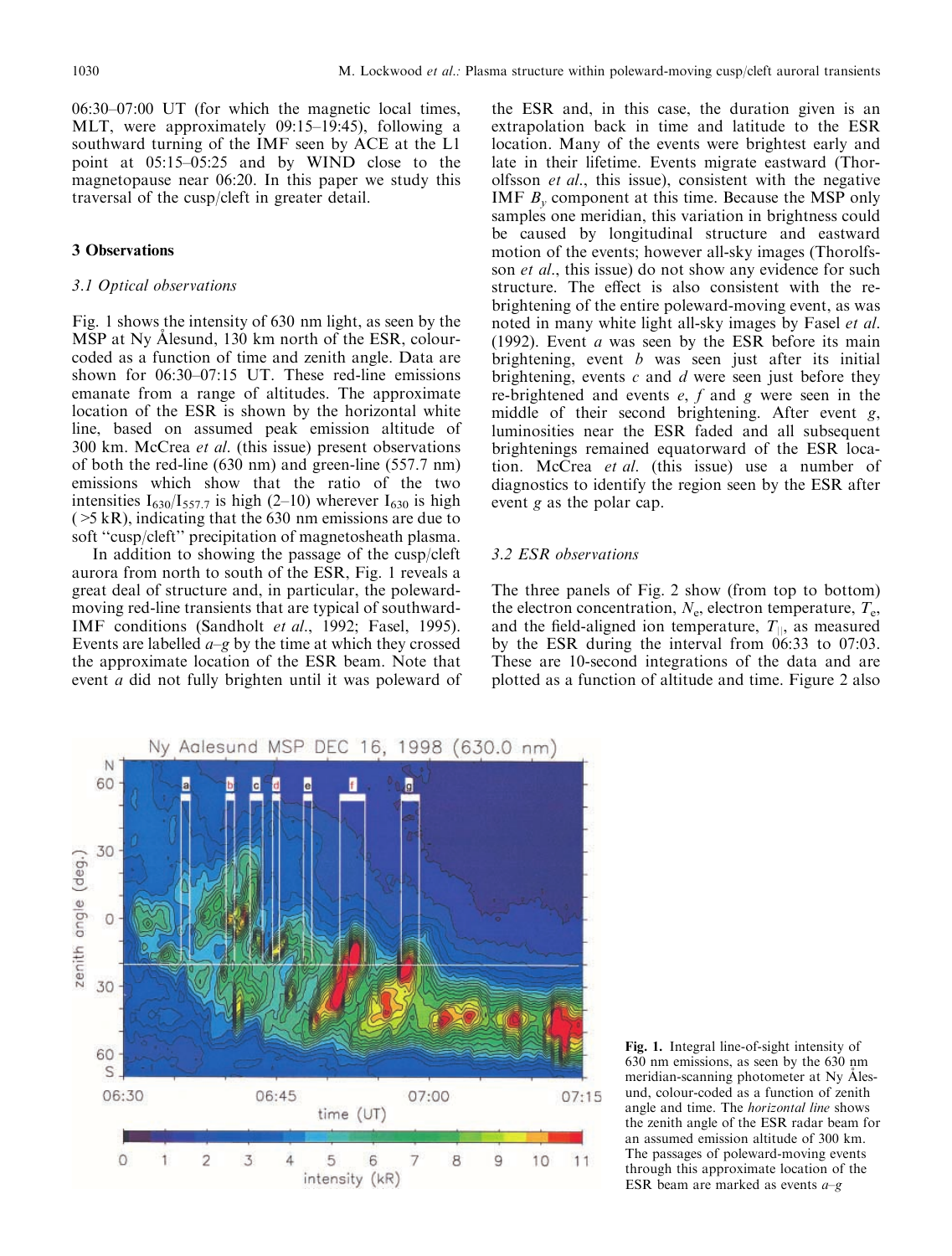



shows the intervals  $a-g$  defined in Fig. 1 as when the poleward-moving events passed over the approximate ESR location.

In the electron concentration  $N_e$  data, events  $a-e$ produced no clear signature, and although there were enhancements at F-region altitudes coincident with d and  $e$ , there were also enhancements between  $d$  and  $e$ that were not accompanied by 630 nm enhancements (see Fig. 1). Events  $f$  and  $g$ , on the other hand, were accompanied by clear enhancements in  $N_e$ . After event g had faded, values of  $N_e$  were very low as the ESR entered the polar cap. Enhancements in  $N_e$  that extend down to the lowest altitudes were seen at the start of events c and e and at the end of event f. These always correspond to a time when the field-parallel ion temperatures,  $T_{||}$ , fell considerably revealing a change in the flow and implying the presence of a field-aligned current.

The electron temperature is enhanced throughout the cusp/cleft crossing. There were enhancements associated

with all events after event  $a$ . However we also note that there were also enhancements that were not associated with a 630 nm transient. The clearest of these occurred between events  $f$  and  $g$  and is marked with a vertical arrow in Fig. 2. Figures 3 and 4 show altitude profiles of, respectively, the electron concentration and electron temperature. These are one-minute post-integrations of the data for periods when the 10-second data showed little variation and were representative of 4 different sets of conditions. The blue profiles in both figures are for 06:16-17 UT, when the ESR was at sub-auroral latitudes, the MSP and the EISCAT VHF radar showing the cusp/cleft region to be poleward of the ESR (McCrea et al., this issue). The yellow profiles are for  $06:52-53$ , when the ESR was within the cusp/cleft region and within the poleward-moving auroral transient  $f$  shown in Fig. 1. The green profiles are for 06:56-57 when the ESR was within the cusp/cleft region but between cusp/cleft transients  $f$  and  $g$  (the time marked with the arrow in Fig. 2). The red profiles are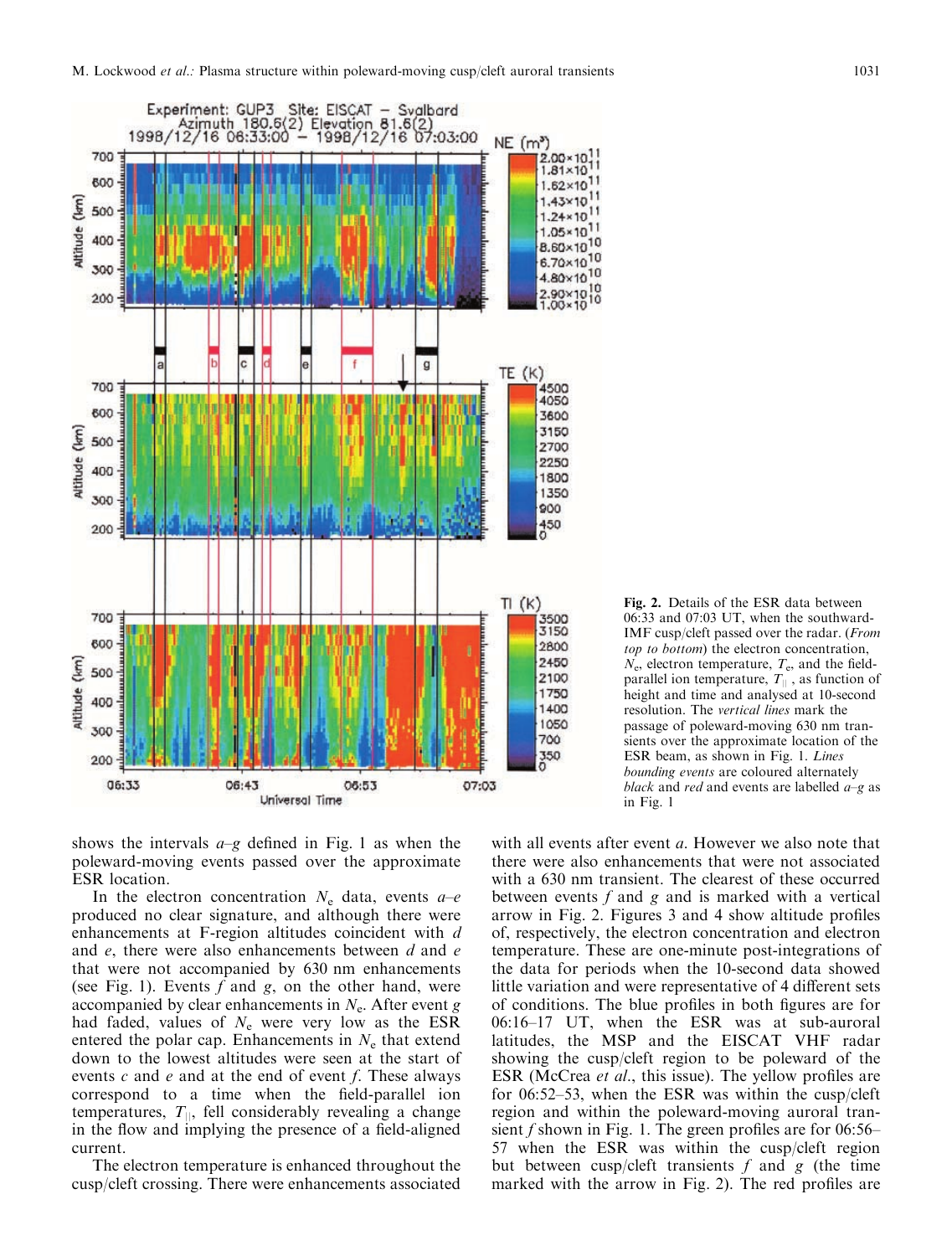

**Fig. 3.** Altitude profiles of electron concentration,  $N_e$ , for four oneminute integrations of the ESR data. Blue  $(x)$ : 06:16-17 UT, when the ESR was at sub-auroral latitudes. *Yellow*  $(+)$ : 06:52–53, when the ESR was within the cusp/cleft transient  $f$ . Green (\*): 06:56–57 when the ESR was between cusp/cleft transients  $f$  and  $g$  (the time marked with the *arrow* in Fig. 2). Red (o): 07:15-16 UT when the ESR was within the polar cap

for 07:15–16 UT when the ESR was within the polar cap and poleward of the cusp/cleft.

A number of features are apparent in Figs. 3 and 4. Firstly, plasma concentrations in the polar cap are extremely low, with peak values at altitudes above 450 km. These low values introduce noise into the temperature estimates, but the electron temperatures seen within the polar cap are similar to, but slightly lower than, those seen at sub-auroral latitudes. The peak electron concentration at sub-auroral latitudes is as high as within the 630 nm transient event, but the altitude of the peak is 270 km, whereas both profiles  $N_e$  in the cusp/cleft region peak at altitudes of about 350–400 km. Both of the cusp/ cleft profiles, inside and outside the 630 nm transient, show elevated electron temperatures but the major difference between the two is that within the 630 nm transient the plasma concentration is much higher.

The behaviour of the field-parallel ion temperatures  $T_{\parallel}$  (bottom panel Fig. 2) varies as the ESR moves from the equatorward to poleward edge of the cusp/cleft. For events  $a, b$  and  $c$  there was a transient rise within each 630 nm event. For events  $d$ ,  $e$  and  $f$  there was a transient rise that commenced before each event but then decreased back to background values within the event, with  $T_{\parallel}$  remaining low after the event has moved poleward of the ESR. For event  $g$ , the radar was in a region of consistently high  $T_{\parallel}$  which dropped in the middle of the event and did not recover until the event had passed.

The ion temperature can be determined, to a good degree of accuracy, from the largest two terms in the ion thermal balance equation (Lockwood *et al.*, 1993d; McCrea et al., 1991, 1993; Davies et al., 1997, 1999) such that the field-parallel ion temperature is:



Fig. 4. Same as Fig. 3 for the electron temperature,  $T_e$ 

$$
T_{\parallel} = T_n + (\beta_{\parallel} m_n / 2k) |\underline{V} - \underline{U}|^2 \tag{1}
$$

where  $T_n$  is the temperature and  $m_n$  is the mean mass of the neutral gas atoms/molecules;  $\beta_{\parallel}$  is the temperature partition coefficient;  $k$  is Boltzmann's constant;  $V$  and  $U$ are the ion and neutral gas velocity vectors, respectively. The coefficient  $\beta_{\parallel}$  has a minimum value of zero (the "relaxation model" of ion-neutral collisions which would be valid for charge exchange with no momentum exchange) and a maximum value of  $2/3$  (for isotropic scattering). A lower  $\beta_{\parallel}$  corresponds to a higher temperature anisotropy. McCrea *et al.* (1993) found that  $\beta_{\parallel}$ was about  $1/3$  near 300 km but rose to values nearer  $2/$ 3 at greater altitudes because the isotropising effects of ion-ion collisions become as important as the anisotropic heating effect of ion-neutral collisions. At the highest altitudes, heat conduction from the electron to the ion gas may become important as electron temperatures are generally higher.

The ion temperatures  $T_{\parallel}$  observed at altitudes above about 350 km persistently returned to a minimum near 1500 K. Only one or two 10-second integrations in the 30 minutes gave values lower than this and they were subject to unusually large measurement errors. Equation (1) predicts that  $T_{\parallel}$  will fall to a persistent minimum of  $T_n$  whenever  $V = U$ . Thus we can estimate the altitudeindependent exospheric temperature above 350 km to be  $T_n \approx 1500$  K. The  $T_{\parallel}$  observed within the ion heating events shows a clear altitude profile, with minimum values at about 275 km. Above this height,  $T_{\parallel}$  rises with altitude because  $\beta_{\parallel}$  rises as ion-ion collisions become more important. Below 275 km, the ratio of the ionneutral collision frequency and the gyrofrequency becomes very large and this will cause the  $\beta_{\parallel}$  to rise (Lathuillere *et al.*, 1991) and the mean neutral mass  $m_n$ rises with decreasing altitude, giving higher ion temperatures (Schunk and Sojka, 1982). These effects can be seen in the temperature profiles modelled for ion-neutral frictional heating events by Jenkins et al. (1997): in these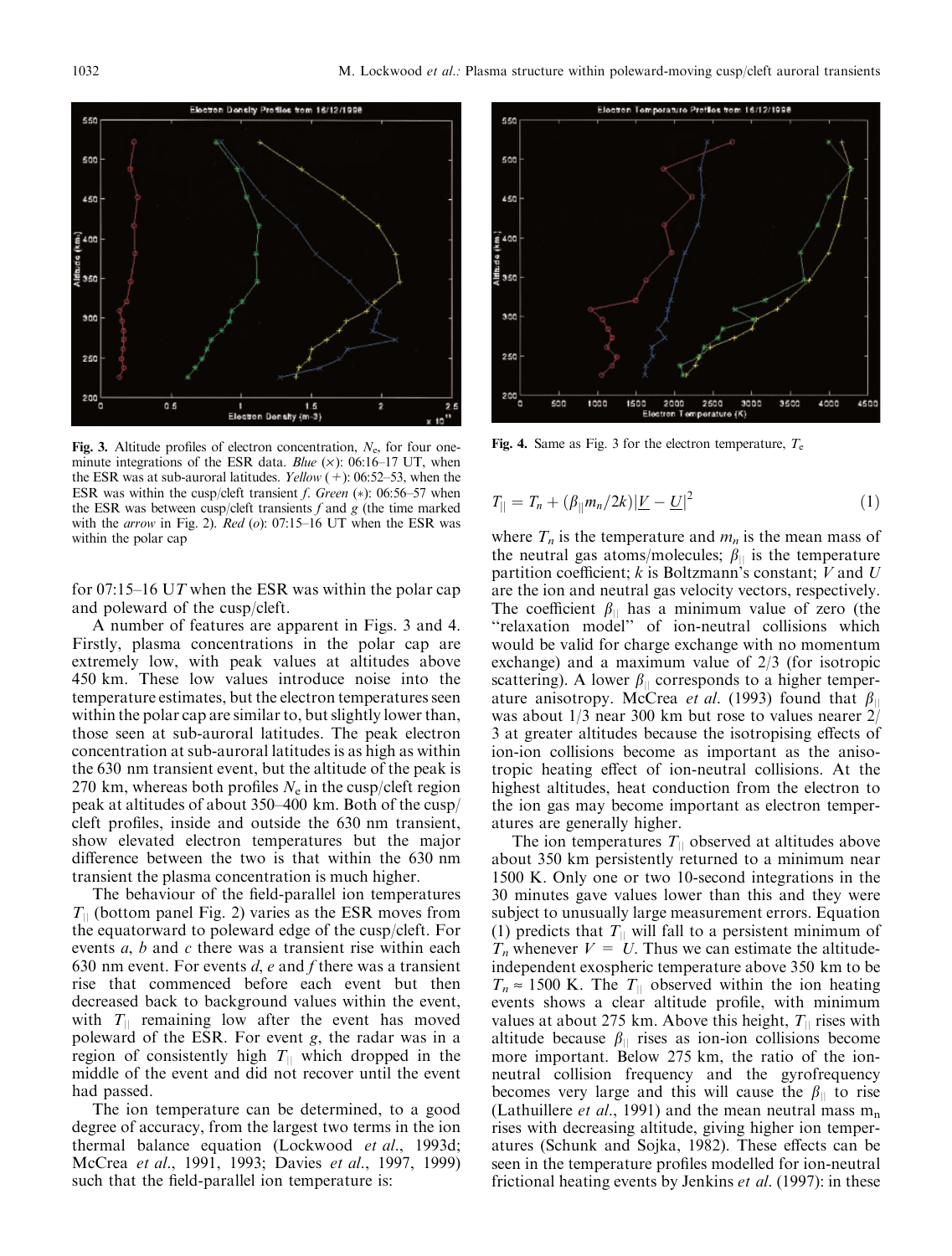studies, the parallel ion temperature is only slightly smaller than the perpendicular value at a height of 600 km, showing that the  $O^+$  ion gas there is almost isotropic and  $\beta_{\parallel}$  is approaching its upper limit of 2/3. In the following section, we look at the  $T_{\parallel}$  values at altitudes above 600 km and assume an isotropic ion gas with  $\beta_{\|} = 2/3$ .

## 3.3 CUTLASS Finland radar observations

Figures 5 and 6 show the convection vectors deduced from the CUTLASS Finland radar. The vectors were determined by a beam-swinging technique, as described by Ruohoniemi et al. (1989). This technique assumes that the zonal component of the plasma drift is constant

across the field-of-view of the radar. The line-of-sight velocities measured by the radar are a convolution of the zonal and meridional components of the plasma drift. The zonal component of the drift reveals itself as a cosine dependence in the line-of-sight velocities as the radar sweeps in azimuth. The line-of-sight velocities within the field-of-view are binned in  $2^{\circ}$  bands of magnetic latitude, and the beam perpendicular component of the plasma drift determined by a least-squares fit to the cosine of the angle each radar beam makes to the local L-shell. The individual vectors in this latitudinal band are then constructed from this fitted perpendicular component and the measured beam parallel component in each radar cell. Zero Doppler shift echoes, nearly all of which arise from ground scatter, have been eliminated. Plots are shown for each of the azimuth scans which



Fig. 5. Fan plots of the convection flow vectors deduced from line-of-sight velocities observed by the CUTLASS Finland radar. The colour scale gives the inferred fieldparallel ion temperature for a neutral wind speed of  $U = 1$  km s<sup>-1</sup> in the direction of magnetic north, a neutral temperature  $T_n = 1500$  K and an isotropy factor  $\beta_{\parallel}$  =  $2/3$ . In each panel, 12 MLT is the vertical dotted line and dotted circles are at 75 and 85° magnetic latitude: the two solid lines show the same reference statistical auroral oval location in each case. Plots are for scans every 3 minutes with start times between 06:30 and 06:45. The time label on each plot refers to the start of the oneminute interval taken to build up each scan. Events can be related to events  $a-d$  seen in the ESR and photometer data. Event  $a$  is seen forming at 06:33 as a channel of higher  $T_{\parallel}$  around the equatorward edge of the statistical oval, by 06:36 it has intensified and by 06:39 is a region of lower  $T_{\parallel}$  mainly to the north-east of Svalbard. Event  $b$  is seen as a smaller channel of weakly enhanced  $T_{\parallel}$  forming equatorward of event a at 06:39 and as a patch of low  $T_{\parallel}$  over Svalbard at 06:42 (note that at this time,  $T_{\parallel}$ is enhanced in a region of equatorward flow to the east of event  $b$ ). Event  $c$ , with a younger event d equatorward of it, are seen as channels of, respectively, high and moderate  $T_{\parallel}$  at 06:45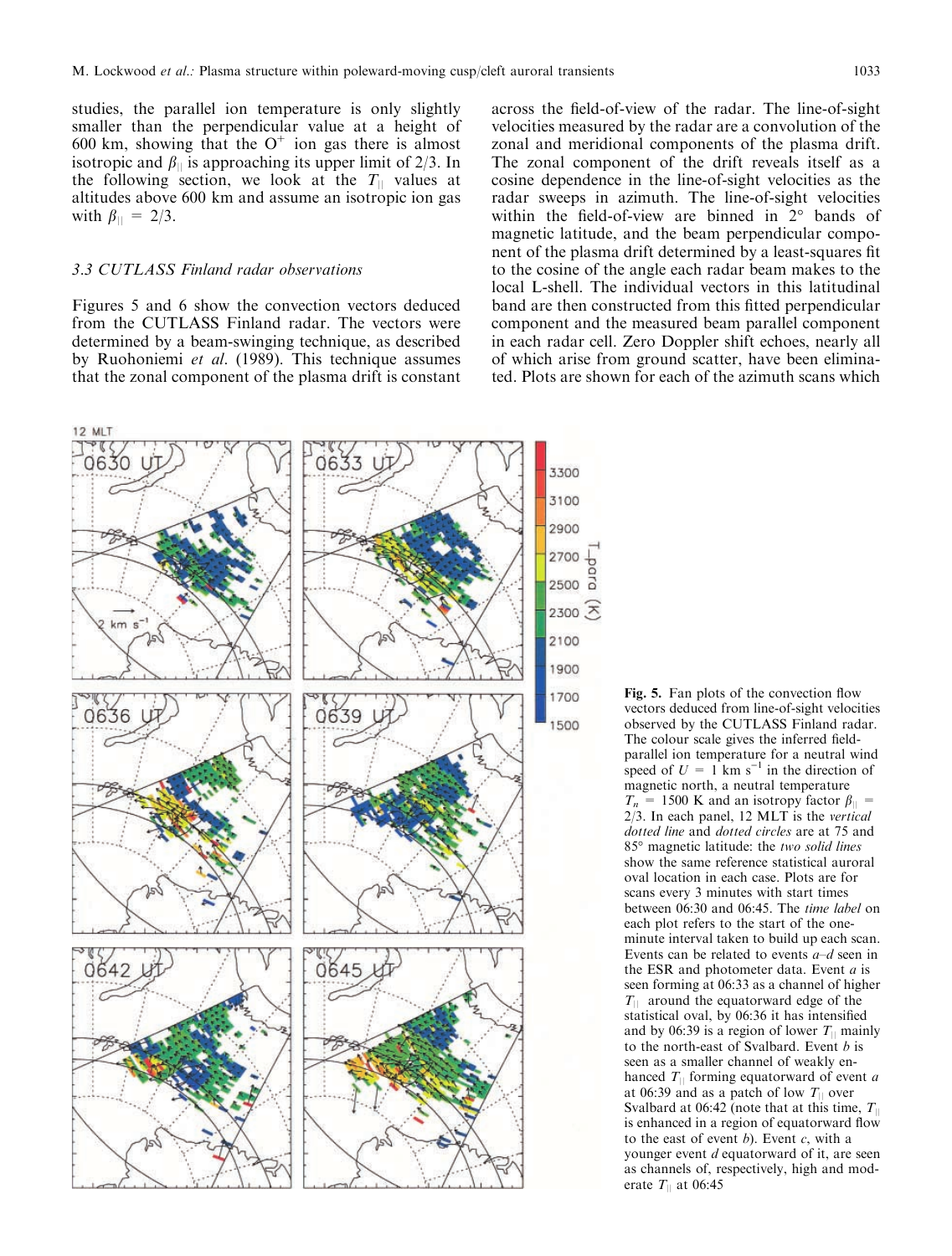



are 3 min apart and take 1 min to complete. The time label on each plot refers to the start of the one-minute scan. Note that this vector field derived is consistent with all the observed line-of-sight velocities; however, the assumptions made in the derivation mean that the vectors presented are not a unique solution.

We here take an average of the flow speed and direction around the ESR deduced from the CUTLASS Finland radar at the times when there was no detectable ion heating (when  $T_{\parallel} \approx T_n \approx 1500$  K). This averaging is required because we cannot precisely identify the scattering volume closest to the ESR. We find that the ion flow vectors at these times was of the order of 1 km  $s^{-1}$ in magnitude and pointed approximately northward. Equation (1) predicts that  $T_{\parallel}$  will fall to a persistent

minimum of  $T_n$  whenever  $V = U$  and thus we can use the observed  $V$  vector at such times as an estimate of the neutral wind U. The colour-coded pixels in Figs. 5 and 6 are the field-parallel ion temperatures  $T_{\parallel}$  at altitudes above about 600 km, deduced from Eq. (1) using  $T_n$  of 1500 K,  $\beta_{\parallel}$  of 2/3,  $m_n$  of 16 AMU (O atoms), and U of 1 km  $s^{-1}$  in the magnetic northward direction. The plots show that values of  $T_{\parallel}$  up to 3500 K are deduced, comparable with the range of values seen by the ESR (Fig. 2). However, when co-incident data from CUT-LASS and the ESR are available within one of the transient heating events, the temperatures deduced from Eq. (1) and the CUTLASS data are typically 200-400 K lower than seen by the ESR. These smaller differences may well be due to heat conduction from the electron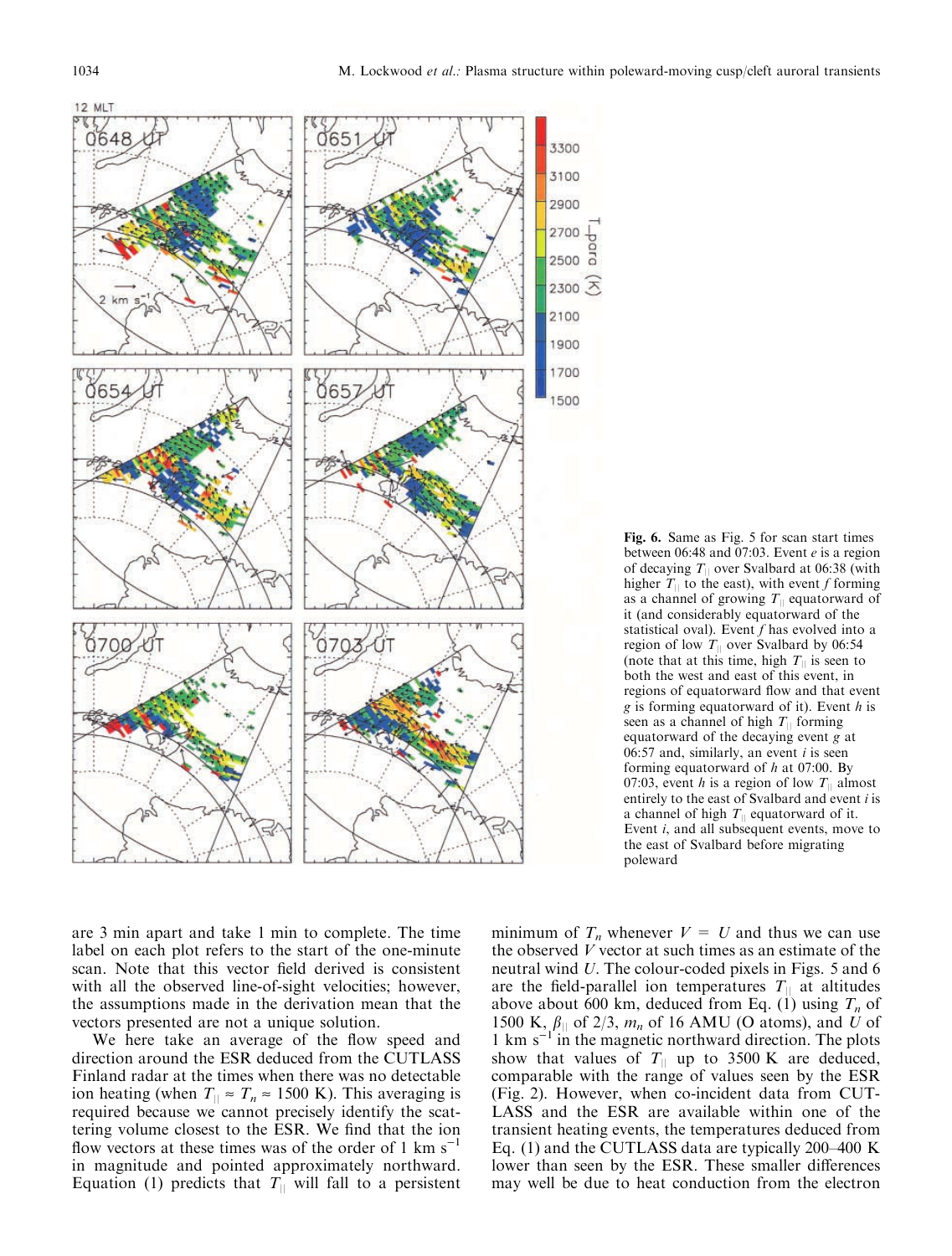gas as the ESR detects higher electron temperatures and Eq.  $(1)$  neglects such terms.

At  $06:30-31$  (Fig. 5), flows and ion temperatures were relatively low for the whole of the region from where the CUTLASS radar detected backscatter from the ionosphere. At 06:33–34 consistently enhanced ion temperatures  $($  > 2500 K) were seen at higher latitudes due to the channel of eastward flow that had appeared. This eastward flow is consistent with the negative IMF  $B_v$  at this time and with the flows deduced from the EISCAT VHF radar (McCrea et al., this issue). The inferred field-parallel ion temperatures are consistent with those seen by the ESR. At 06:36–37 the flows were yet further enhanced and the inferred temperatures approach those seen by the ESR within event *a*. An additional difference may have arisen from heat conduction from the electron gas because the ESR had moved into the cusp/cleft precipitation region and electron temperatures rose from about 3000 K to more than 3600 K. By 06:39-41 flows and inferred temperatures had fallen again, as in the ESR data. Thus we can firmly identify the transient flow channel seen in the CUTLASS data with the transient temperature rise seen by the ESR which subsequently evolved into the poleward-moving  $630$  nm transient *a* seen by the MSP (Fig. 1). Events  $b$ ,  $c$  and  $d$  cannot easily be identified in the CUTLASS data because all three took place within 5 min and the CUTLASS scans are 3 min apart.

As discussed in section 3.1, 630 nm transients  $a-d$ were seen at the ESR early in the development, whereas events  $e-g$  were at the ESR later in their development. In the next section, we will discuss why we expect the ion temperature within and around events to vary considerably as the events evolve and thus why events  $e$ ,  $f$  and  $g$  in Fig. 6 may appear considerably different to event  $a$  that we were able to identify in Fig. 5. At 06:48-49, the ESR was within event e and observing low ion temperatures which are reflected in the low inferred temperatures from the CUTLASS radar in a patch around the ESR (within this patch, the flow was poleward and at about 1 km  $s^{-1}$ ). At 06:51–52 temperatures were still low at and around the ESR, but enhanced values were seen entering the CUTLASS field of view from the west. We can identify these eastward flows as event  $f$  early in its lifetime (see Sect. 4.5) and by  $06:54-55$ , when event f had moved to be over the ESR it, like event  $e$ before it, appeared as a patch of poleward flow and low ion temperature. At 06:57–58, the ESR saw high ion temperatures which in section 4.5 we identify as event g early in its lifetime. By  $07:00-01$  there was no CUTLASS backscatter from near the ESR. However a flow channel was forming equatorward of it. This was fully developed by 07:03. At this time, enhancement of the 630 nm aurora was seen equatorward of the ESR (Fig. 1) but this did not migrate poleward at the meridian scanned by the MSP. Comparison of the latitudes of the flow channel events seen at 06:33-34 and at  $07:03-04$  reveals the equatorward expansion of the cusp/cleft evident in Fig. 1.

#### **4 Discussion**

The MSP data presented here show 7 events in a 30minute interval, giving a mean repeat period of about 4 minutes. This is mid-way between the mode value and the mean value of the distribution of repeat periods for poleward-moving cusp/cleft auroral transients, as found by Fasel (1995). Inspection of Fig. 1, shows that some events are as little as 1.5 min apart. As discussed in section 1, the motion and occurrence of these events have been well explained in terms of pulsed magnetopause reconnection. The repeat periods found here are also consistent with those of FTEs at the magnetopause (Lockwood and Wild, 1993) and deduced from cusp ion steps (Lockwood et al., 1998), events which are also well explained in terms of the effects of reconnection pulses (see reviews by Lockwood and Hapgood, 1998 and Lockwood and Davis, 1996; respectively). The ESR data presented here give us our first opportunity to study the field-parallel profiles of plasma parameters in and around these events and, in particular, to compare with the predictions made for the ESR by Davis and Lockwood (1996 – hereafter referred to as  $D&L$ ) for periods when the magnetopause reconnection rate is pulsed.

#### 4.1 Comparisons of the ESR data with predictions

The predictions of the radar and MSP signatures by D&L were based on the assumption that the IMF  $B_v$ (and associated east-west flows and ion heating) was negligibly small. Davis and Lockwood modelled poleward-moving 630 nm events using the same formulation of the effects of pulsed reconnection as used by Lockwood and Davis (1996) successfully to model both meridional and longitudinal passes of low-altitude spacecraft through cusp ion steps and also used by Lockwood *et al.* (1998) to model simultaneous steps in the up- and down-going ions in the mid-altitude cusp. The concepts of this model were also used by Onsager *et al.* (1993), Lockwood (1997) and Federov *et al.* (1999) to model steady-state cusp ion distribution functions at low, middle and high altitudes, respectively, and by Lockwood and Hapgood (1998) to model the ions in a magnetopause FTE.

The variation in the altitude profiles of  $N_e$  and  $T_e$ predicted by D&L depended on the location of the ESR radar with respect to the average location of the cusp/ cleft aurora. Near the equatorward edge of the cusp cleft (the location marked ESR1 in Fig. 1b of D&L) the radar would see brief enhancements in both  $N_e$  and  $T_e$  as the open-closed boundary eroded equatorward over it  $(D&L, Fig. 6a)$ . Within the centre of the cusp/cleft band (the location marked ESR2 in D&L's Fig. 1b), some weak structure in  $N_e$  would be seen but  $T_e$  was predicted to be almost uniformly elevated (D&L, Fig. 6b). On the poleward edge of the cusp/cleft (the location ESR3 in D&L's Fig. 1b), the passage of transient polewardmoving events over the ESR would be marked by clear enhancements in both  $N_e$  and  $T_e$  (D&L, Fig. 6c).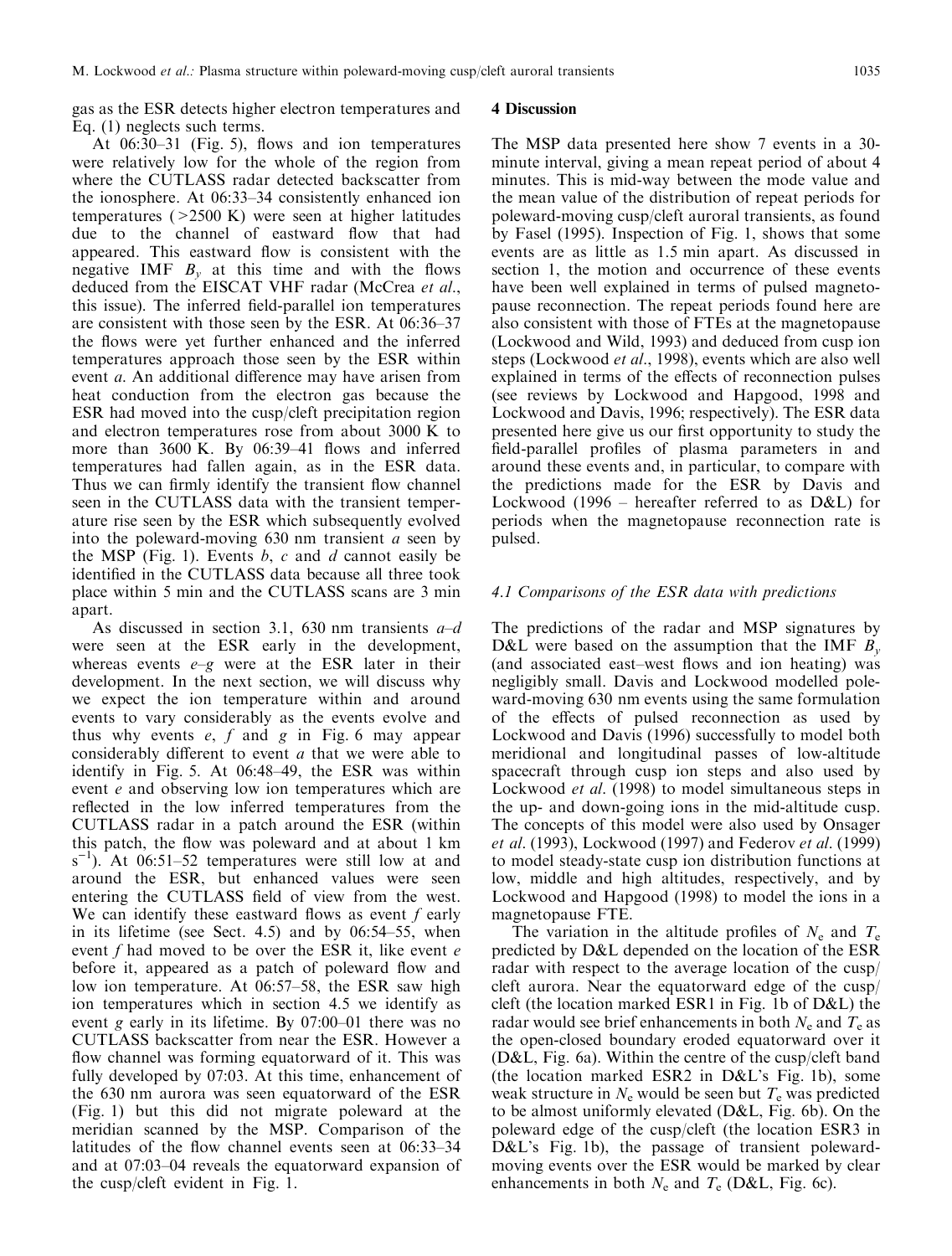In Fig. 2, event *a* causes a signature in neither  $N_e$  nor  $T<sub>e</sub>$  but this is not surprising as the main 630 nm transient is not seen until it is poleward of the ESR. Events b and c are in the centre of the cusp/cleft region and, as predicted, events are difficult to define in the ESR measurements of  $N_e$  and  $T_e$ . However, events d, e, f and g all show rises in both  $N_e$  and  $T_e$ , as predicted by the model for near the poleward edge of the cusp/cleft. Note that exact correspondence of the timing of optical events and events in the ESR data should not be expected because of the uncertainty in the zenith angle that best corresponds to the ESR field line. The higher altitude of the  $N_e$  peak suggests the precipitation is softer than assumed in the simulations.

However there is much additional structure observed that was not predicted by the model of D&L. For example, there are enhancements in  $N_e$  seen between events  $d$  and  $e$ , and between events  $f$  and  $g$ . There are also enhancements in  $T_e$  between events a and b and, in particular, between  $f$  and  $g$  (the latter is marked by the vertical arrow). There are also enhancements in  $T_e$  that can be associated with events  $b$  and c. One major factor that was not included in the predictions by D&L was structure in the electron precipitation, beyond that associated with ion flight times and time elapsed since reconnection. Another factor not included (because D&L only modelled cases where IMF  $B_v$  was zero) was the effect on plasma loss rates of rapid convection flow. The ion heating shown in the bottom panel of Fig. 2 reveals that flows were large and highly variable. In the next section, we consider the effects of these two additional factors.

# 4.2 The origin of plasma structure in and between 630 nm cusp/cleft transients

Poleward-moving 630 nm transients were the first putative signature of pulsed reconnection detected in the cusp/cleft ionosphere (Sandholt *et al.*, 1992, and references therein). However, there are features of these events that are still not understood. In particular, it is not known why there are minima in luminosity between events and how events can re-brighten as they propagate (Fasel et al., 1992). Neither of these features were reproduced in the modelling by D&L which was based on the concept that both the convection flows and the precipitation on each newly opened field line are a function of only the elapsed time since reconnection. Although this enabled simulation of poleward-moving 630 nm transients (D&L, Fig. 5), these were not exactly the same as the observations. In particular, the simulated events appeared as poleward-moving ridges in the 630 nm intensity but did not have clear minima in luminosity between successive events. Observations, on the other hand, clearly show these minima (as, for example, in Fig. 1). The cusp ion steps reveal that the patches of newly opened flux produced by successive reconnection pulses are appended directly to each other in a contiguous fashion, as predicted by Cowley et al. (1991b). In the simulations by  $D&L$ , these patches of newly opened magnetic flux are filled with a magnetosheath electron flux that is set by the ion flux, so as to maintain the observed quasi-neutrality in the cusp (Burch, 1985). This results in both the electron and ion precipitations in the cusp/cleft being a function of only elapsed time since reconnection and gives polewardmoving ridges in the 630 nm luminosity, but with no minima between events.

Therefore, one possibility is that the electron (but not the ion) precipitation is structured by a mechanism that was not included in the model. Cleft/cusp passes usually show varying degrees of structure in the electron precipitation and this becomes even more apparent poleward of the cusp, in the region classed as mantle. Corresponding structure is apparent in the ESR data shown here (Fig. 2), in particular the additional structure in the elevated electron temperatures discussed in section 4.1. The satellite observations of cusp ion steps by Lockwood et al. (1993c) showed that the largest fluxes of electron precipitation were bunched up into narrow bands near the steps. However, it is not known if this association is general for all cases. In addition, the reason for such electron precipitation structure is not understood. It may be connected to the requirement to maintain quasi-neutrality in the cusp (Burch et al., 1985). However, Lockwood and Hapgood (1997, 1998). have shown that electron observations near the magnetopause are well ordered by elapsed time since reconnection (and explained this in terms of ion flight time effects and the maintenance of quasi-neutrality by the electron gas). Similarly, Wing et al. (1996) used quasi-neutrality and the ion precipitation model of Onsager *et al.* (1993) to predict the electron precipitation into the ionosphere but they too did not find structure beyond that due to time elapsed since reconnection. Thus the maintenance of quasi-neutrality in the cusp is not, on its own, a cause of the electron structure we would require to explain the 630 nm luminosity structure.

The field-aligned currents required to transfer momentum to the ionospheric flow channels appear to influence the electron precipitation and the aurora it causes (Lockwood et al., 1993a; Milan et al., 2000). It is possible that the electron precipitation is more energetic in regions of upward current (which would be on the equatorward edge of these eastward-moving events) which increases the 557.7 nm and UV emission there, but could cause a minimum in the 630 nm emission.

The second possibility is that the 630 nm emission is modulated by the thermal plasma concentration of the cusp/cleft F-region ionosphere,  $N_e$ . This arises because the O('D) state of the atomic oxygen gas (which subsequently decays to the ground state via the emission of a 630 nm photon) has a low threshold energy of excitation (1.96 eV), which is exceeded by the hot tail of the heated F-region thermal electron gas in the cusp/ cleft region (Wickwar and Kofmann, 1984; Lockwood et al., 1993a). The excitation cross-section increases steeply with electron energy, making this thermal excitation an important factor. For this mechanism,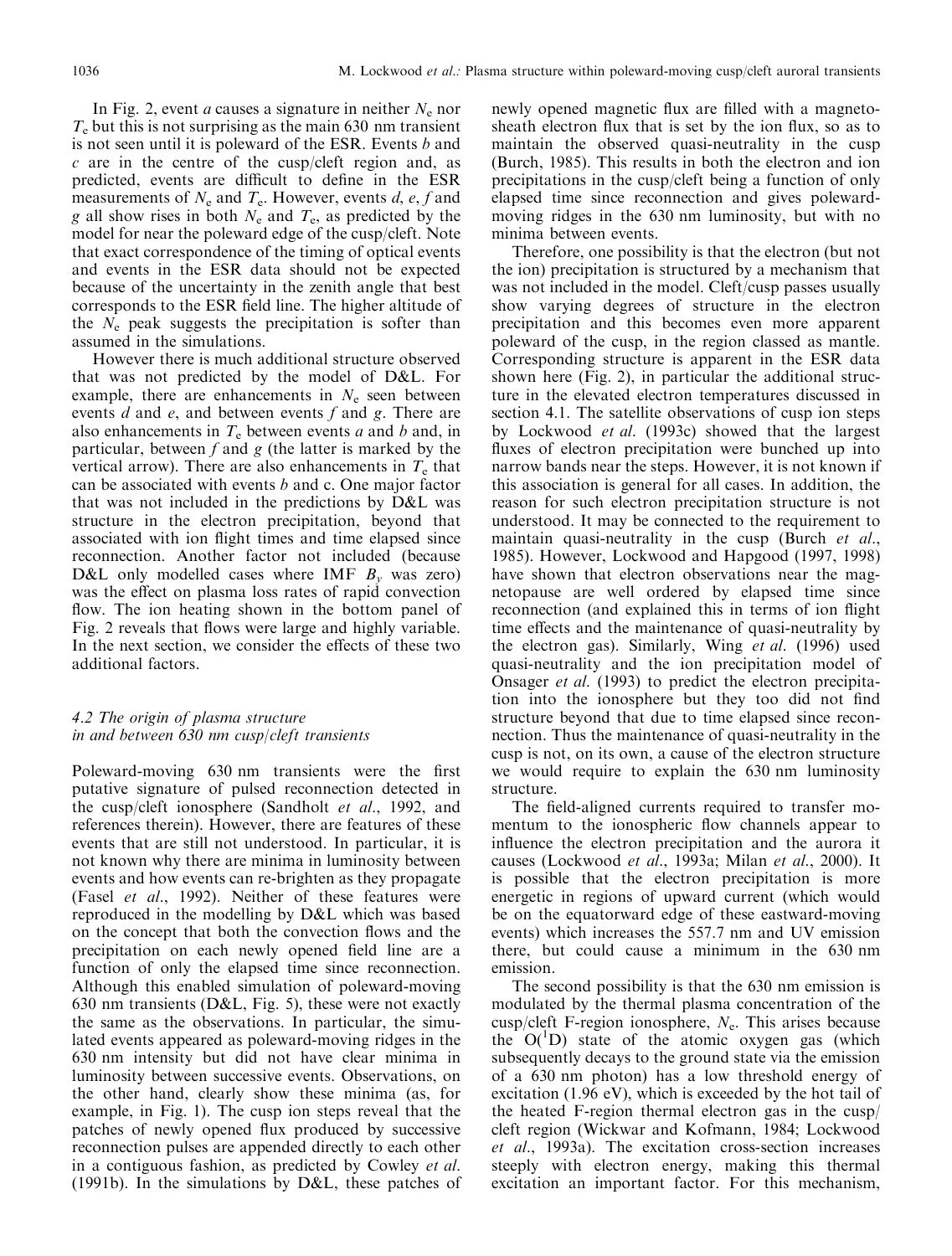the number of thermal electrons of energy above the excitation threshold (1.96 eV) will depend on both the temperature  $T_e$  and the concentration  $N_e$  of the F-region electron gas: thus the 630 nm volume emission rate can be modulated by variations in both  $T_e$  and  $N_e$ . Structured electron precipitation, as discussed above, would be the most likely cause of the structure in  $T_e$ ; however, structure in  $N_e$  could also arise from other factors. In particular, the concentration of sub-auroral plasma that is convected into the cusp region (Lockwood and Carlson, 1992) may vary and/or the fast ion flows that raise the ion temperature may also cause decreases in  $N_e$ because the loss rates of the plasma are enhanced (Schunk et al., 1975). Rodger et al. (1994) suggested these velocity-dependant loss rates may be a significant factor in the cusp/cleft ionosphere. Balmforth et al. (1998, 1999) have modelled the effect of a transient flow channel lasting 5 minutes and found results to be consistent with EISCAT observations of a co-located plasma depletion. In this simulation, the peak F layer  $N_e$ was found to decrease by a factor of about 3, and the height of the peak rose from about 300 km to 400 km as the bottomside F-layer was preferentially eroded.

The difference in the altitude of peak plasma concentration in Fig. 3 shows that the transient 630 nm event is not simply EUV-produced plasma that has been broken off from the sub-auroral ionosphere by time-varying convection, and the elevated electron temperatures show the effects of heating by soft particle precipitation in the cusp/cleft region (Whitteker, 1977; Waterman et al., 1992, 1994). There are two effects of the precipitation on the  $N_e$  profile, firstly the production of additional ionisation at F-layer heights, secondly an upward thermal expansion of the whole layer because the electron temperature is raised. Both electron and ion precipitations increase  $N_e$  (Millward *et al.*, 1999). The profile taken between the transients  $f$  and  $g$  shows that  $T_e$  can be almost as high between 630 nm events as within them, but the key difference was that  $N_e$  was lower. Figure 1 shows that the 630 nm luminosity between the poleward-moving events  $f$  and  $g$  fell to roughly one half of the values seen within the events, this is roughly the same ratio of the peak  $N_e$  at these times, as shown in Fig. 3. This fall is consistent with that modelled by Balmforth et al. and the preferential decrease of densities in the bottomside (giving a rise in the altitude of the peak) is also as they predicted. Figure 4 shows only very slight differences in the electron temperature profile at these two times. Thus these data indicate that the minimum in 630 nm luminosity between the poleward-moving 630 nm transients f and g was caused by lower F-region plasma concentration, reduced by a history of fast convection of that flux tube.

## 4.3 An explanation of the minima between poleward-moving 630 nm events

All field lines reconnected at the same point on the magnetopause would, for a given set of solar wind and

IMF conditions, evolve into the polar cap in the same way. Thus all would be subjected to the same sequence of precipitations and plasma flows and this would not result in the observed poleward-moving patches of high  $N_e$  and 630 nm luminosity, separated by minima. One explanation is that oscillations of the IMF  $B_v$  component could modulate the zonal flow experienced by different field lines, as has been observed by Stauning (1994) and Stauning et al. (1994, 1995). In such cases, some newly opened field lines would suffer more loss than others. However for the data presented here, no such oscillation of the IMF was detected (see McCrea et al., this issue) and there are many other examples of poleward-moving 630 nm transients reported in the literature that are not accompanied by any IMF  $B_v$ changes.

In this section, we wish to point out here the potential significance of large longitudinal extent of events produced by reconnection pulses, as discussed in Sect. 1. Figure 7 shows the Earth's magnetosphere from out of the ecliptic plane, looking down on the Earth's north magnetic pole. The thick dashed line is the bow shock, the solid line is the non-reconnecting magnetopause and the thin dashed line is a reconnecting segment of the equatorial magnetopause. Magnetic field lines are marked with arrows and the thick arrows give the direction and speed of the motion of newly opened field lines due to the curvature ("tension") force. The IMF has negative, and roughly equal,  $B_v$  and  $B_x$  components (ortho-garden hose orientation) as seen during the interval of southward IMF relevant to the data presented here (McCrea *et al.*, this issue). The figure shows a draped IMF field line, a field line that has been reconnected near noon at A and one that has been reconnected away from noon on the dawn flank at  $B$ .



Fig. 7. Schematic of the magnetosphere, a draped interplanetary field line and two newly opened field lines, viewed from out of the ecliptic plane from above the north pole when the IMF  $B_z$ ,  $B_y$  and  $B_x$ components are all negative. Compared to the field line reconnected at  $A$  (near noon), that reconnected at  $B$  (nearer the dawn flank) has a larger curvature of the field in the  $XY$  plane, giving a larger eastward component to the curvature force and faster eastward motion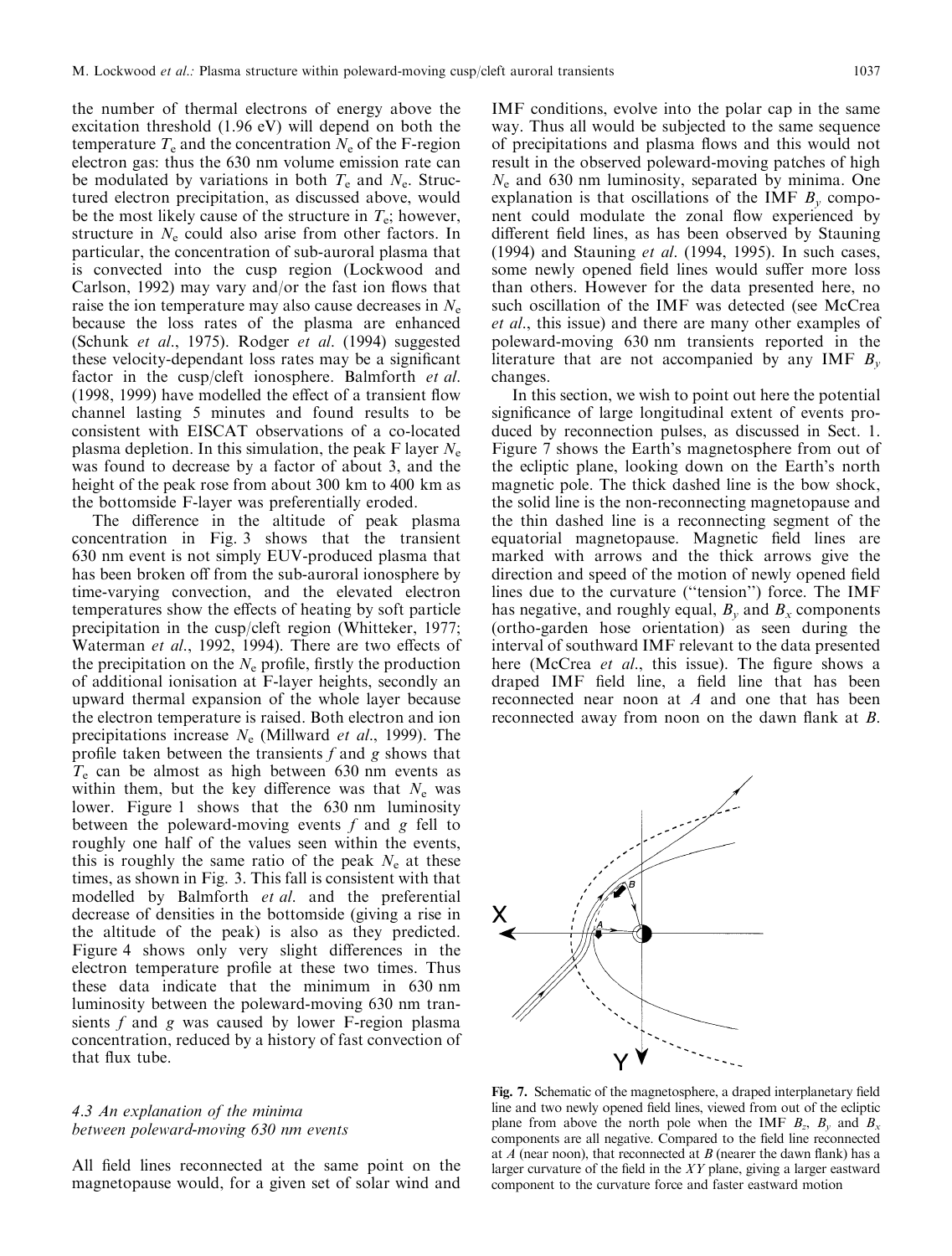Inside the magnetosphere, the newly opened field lines lie approximately in their meridian planes and appear as straight lines in this perspective.

The field line reconnected at  $B$  is more highly kinked in the YX plane than that reconnected at  $A$ . It therefore experiences a greater curvature force in the eastward direction. This will drive faster eastward flows over the magnetopause (Gosling et al., 1990) and in the ionosphere (Heelis, 1984); these will also last longer as the kink will take longer to straighten (Saunders, 1989). Thus the field line opened at  $B$  will experience greater plasma loss in the F-region ionosphere than that reconnected at A. Furthermore, the flux of sheath particles entering on a field line opened at  $B$  will initially be lower because magnetosheath plasma concentration is lower away from the nose of the magnetosphere. These differences may result in the field lines opened at  $B$ entering the polar cap with considerably lower ionospheric concentrations at their feet than those that were reconnected at A.

The ionospheric motion of field lines opened at A will turn to poleward more quickly than those opened at  $B$ . In addition, field lines may be opened at  $A$  before they are opened at  $B$  because of any propagation in the pulse of the reconnection rate away from noon, as suggested by Lockwood (1994). This effect is illustrated schematically in Fig. 8. Consider a reconnection pulse acting over a short X-line that forms near  $\vec{A}$  in Fig. 7 and then propagates away from noon, and towards dawn, before reconnection ceases near  $B$ . The top panel of Fig. 8 shows the newly opened flux in four ionospheric areas (labelled  $1-4$ ) in the northern hemisphere, produced in four intervals of time during this propagation of the active reconnection site over the equatorial magnetopause. The ionospheric projections of  $A$  and  $B$  in Fig. 7 are marked and the vertical line is a fixed MLT meridian with dawn towards the right and dusk to the left of each panel.

In subsequent panels, all field lines in these patches migrate eastward under the influence of the curvature force for the negative IMF  $B_{v}$ . Field lines in region 4 move eastward faster than those in 1. The curvature force decays away as the newly opened field lines pass through the marked meridian and the field line motion therefore evolves towards poleward. Figure 8 shows how the field lines in region 4 progressively migrate to the equatorward edge of the whole patch of newly opened flux. The F-region plasma frozen onto field lines in 4 have moved longitudinally further and faster than the plasma on the other newly opened field lines and so will have been subjected to greater depletion by the velocity-dependent loss rates.

These longitudinal effects would therefore result in the field lines on the leading edge of a patch of poleward-moving newly opened flux having greater plasma concentrations (having originated from nearer noon and been subject to somewhat smaller east-west flows for a shorter time) than those seen on the trailing edge (having originated from away from noon and been subject to higher east-west flows for longer). The former field lines would show high 630 nm luminosity, the latter



Fig. 8. Schematic of the evolution of patches of newly opened flux reconnected in one longitudinally extensive event for the same IMF orientation as in Fig. 7. Areas  $1-4$  are reconnected in successive time intervals by a travelling reconnection pulse that commences at  $A$  and then propagates away from noon and towards dawn before reconnection ceases at  $B$ 

lower luminosity. Appending successive events would therefore give the structure observed, with minima separating the poleward moving transients.

This gives us a plausible explanation of the structure of the 630 nm luminosity in poleward-moving events that agrees well with the importance of F-region plasma concentration in modulating the 630 nm volume emission rate, as we inferred in Sect. 4.2.

#### 4.4 An explanation of re-brightening of events

Considering the role of enhanced ion flow in suppressing plasma concentrations and the 630 nm luminosity between events, as invoked above, it is interesting to study event  $g$  in Fig. 2. Within the second brightening of this event, as seen by the MSP, the high plasma concentrations were exactly coincident with the low ion temperatures. At 06:54–55 we can identify this event, in its initial bright form, with a channel of fast eastward flow equatorward of the ESR, as seen at this time by the CUTLASS radar (Fig. 6) (see Sect. 4.5). Thus a consistent scenario for event  $g$  is that it was initially enhanced in electron concentration and temperature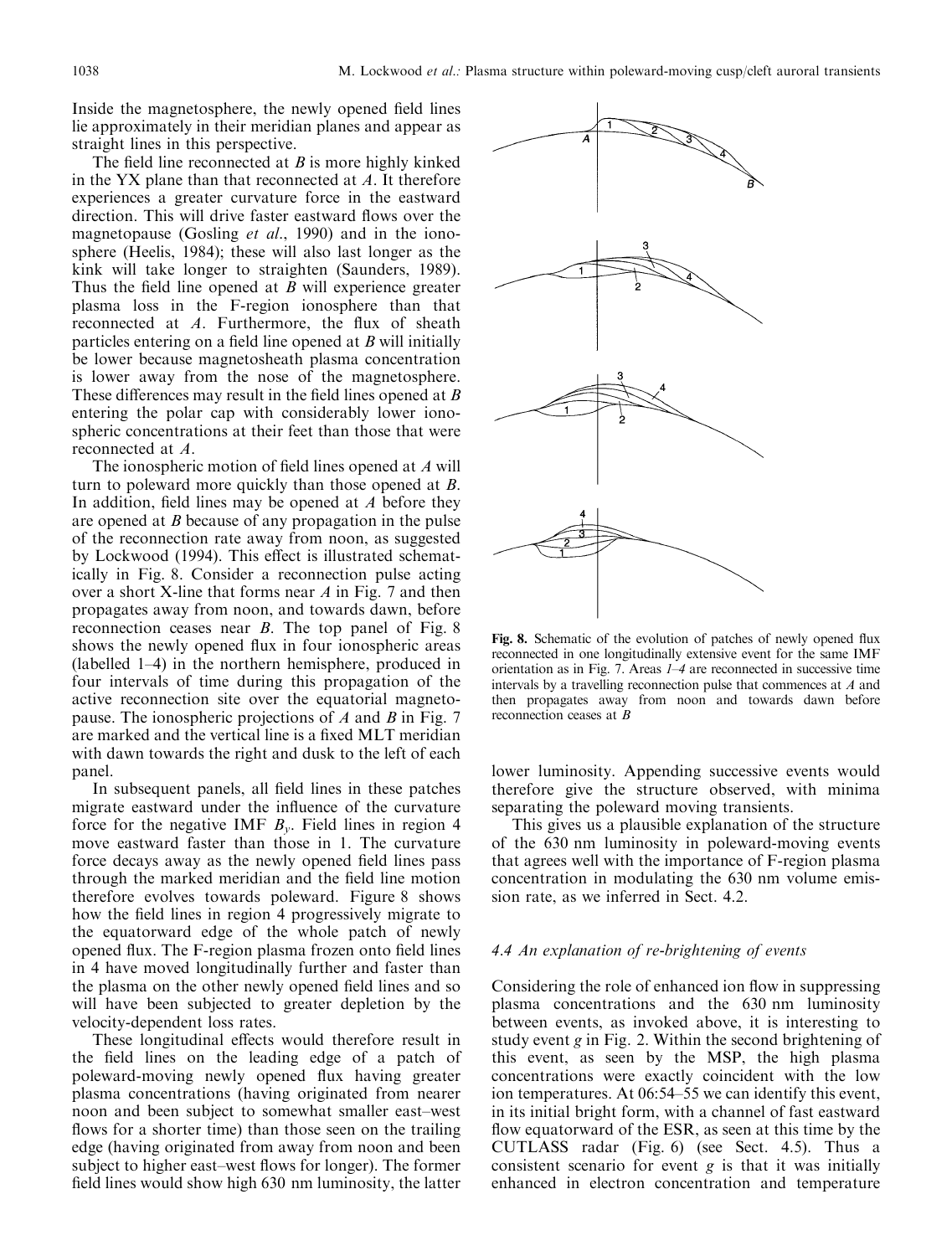(and thus 630 nm luminosity) by sheath electron precipitation down the newly opened field lines, but then this event faded in luminosity as the plasma concentrations within it were eroded by the fast eastward flow. Subsequently, the concentration and luminosity recovered again as the event motion turned to poleward and the ion heating decayed away. The recovery of the plasma concentrations would be caused by the cusp/cleft precipitation continuing to produce plasma after the loss rates were no longer enhanced by fast zonal flow. Thus the combined effects of enhanced plasma production, caused by soft particle precipitation, and enhanced plasma loss, caused by rapid zonal flow, can provide a coherent explanation of the re-brightening of polewardmoving 630 nm transients.

# 4.5 Flows due to a sequence of reconnection pulses for large IMF  $B_v$

Cowley et al. (1991b) show schematically the evolution of a patch of newly opened flux, and of the associated flow equipotentials, following an isolated pulse of reconnection. They presented this evolution for two cases, with small and large magnitude of the IMF  $B_v$ component. Lockwood et al. (1993b) and Lockwood (1994) generalised the sequence for small IMF  $B_v$  to allow for a sequence of reconnection pulses that are closer in time than the duration of the effects of each. The data presented here are for large IMF  $|B_v|$  and show 7 events in a 30-minute interval, giving a mean repeat period of about 4 minutes. Cowley and Lockwood (1992) estimate that the effects of each reconnection pulse will last for 15–20 min after the pulse has ended as the newly opened flux is appended to the tail lobe. Thus the events discussed here are forming long before the flows due to the prior event have subsided and an explanation of the observed flows requires a generalisation of the kind given by Lockwood (1994), but for large IMF  $|B_v|$ . This has been presented by Thorolfsson *et al.* (this issue) in a sequence of flow schematics that match both the motion of the transient patches of enhanced 630 nm emission and the observed flows (both speed and direction) seen by the CUTLASS radars. The inferred flow channels form at the equatorward edge of the cusp/cleft region and can also be seen in the inferred ion temperatures in the CUTLASS scans, as presented in this paper in Figs. 5 and 6. Events initially move eastward under the magnetic tension force and then poleward as the newly opened flux is appended to the polar cap. After event g, all events travel eastward through the MSP meridian equatorward of the ESR: these events evolve poleward into the polar cap at longitudes east of the ESR and thus their poleward motion is not recorded by the MSP.

By Eq.  $(1)$ , the square of the vector difference between the ion flows  $V$ , and the neutral wind vector, U, is proportional to the rise of the field-parallel ion temperature  $T_{\parallel}$  above the exospheric neutral temperature. For the inferred poleward neutral wind, the eastward flow channels (as seen at 06:36 and 07:03 in

Figs. 5 and 6) are regions of high  $|V - U|$  and hence  $T_{||}$ . Thus equatorward of the main cusp/cleft events appear as regions of enhanced  $T_{\parallel}$  and this is consistent with the ESR data for events  $a, b$  and  $c$ , as shown by the bottom panel in Fig. 2. The events seen late in their lifetime, and poleward of the main cusp/cleft, are moving poleward so that  $|V - U|$  and hence  $T_{\parallel}$  are low. Outside the events at these latitudes, flows are zonal and equatorward, as the adiaroic polar cap boundary is expanding equatorward (as shown by Thorolfsson *et al.*) giving high  $|V - U|$ and  $T_{\parallel}$ . Thus poleward of the main cusp/cleft, events appear as regions of low  $T_{\parallel}$  surrounded by higher values (as at 06:54 in Fig. 6). This is consistent with events  $f$ and  $g$  in Fig. 2. Thus the pattern of flows that is the evolving response to a series of reconnection pulses about 4 min apart, explains why events appear as regions of high ion temperature (surrounded by lower values) early in their lifetime, near the equatorward edge of the cusp/cleft; whereas later they appear as low ion temperatures (surrounded by higher values) near the poleward edge of the cusp/cleft.

#### **5 Conclusions**

The combined data seen in the cusp/cleft region on 16th December 1998 by the ESR, CUTLASS Finland radar and the Ny Alesund meridian scanning photometer can all be fitted into a common scenario in which patches of newly-opened flux produced by reconnection pulses migrate eastward under the prevailing IMF  $B<sub>v</sub>$  and then poleward under the antisunward sheath flow. Analysis of this sequence of events leads to a number of conclusions.

The volume emission rate of 630 nm light appears to be controlled by the concentration of the thermal Fregion ionospheric plasma, suggesting that it is excited by the hot tail of the thermal ionospheric electron gas. This concentration is eroded by rapid flows because of the velocity-dependent loss rates of F-region plasma and this effect is significant in the cusp/cleft region where ion-neutral frictional heating is high when the interplanetary magnetic field has a significant component in the Y direction.

Large longitudinal extents of events can explain the minima in 630 nm luminosity seen between the events because field lines reconnected away from noon experience larger and longer-lasting depletion by this effect. Similarly re-brightening of poleward-moving transients can be explained as arising from the competing effects of velocity-driven depletion and production by soft magnetosheath particle precipitation.

Transient events equatorward of the main cusp/cleft appear as higher parallel ion temperature as they pass over the ESR, whereas when seen later in the lifetime, poleward of the main cusp/cleft, they appear as regions of lower ion temperature surrounded by higher values. At intermediate times, in the centre of the cusp/cleft, events are preceded by rises in ion temperature but these fall as the event evolves towards poleward motion.

Rises in electron concentration and temperature inside 630 nm poleward-moving events, as predicted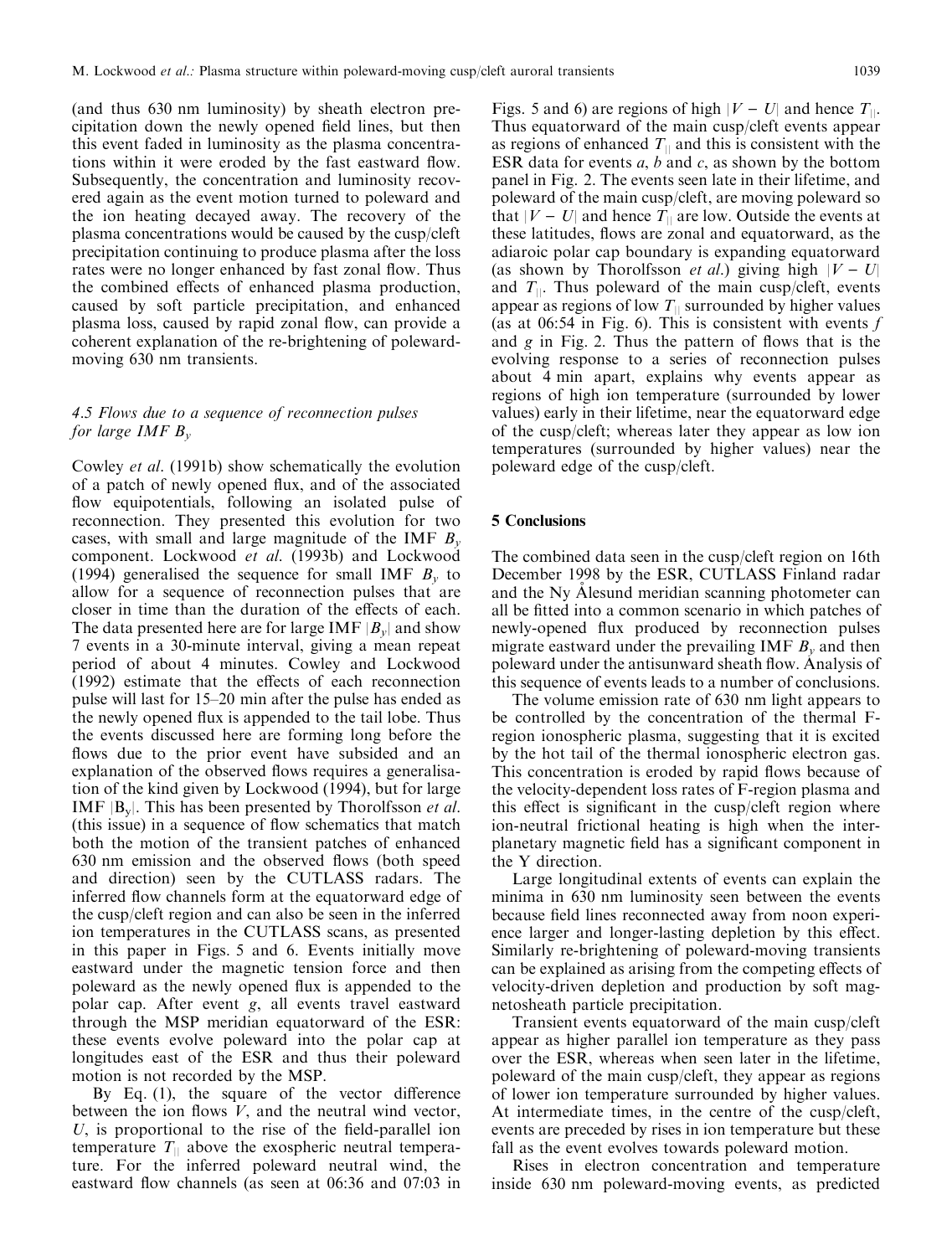by Davis and Lockwood (1996), are clearly seen poleward of the main cusp/cleft, where ion temperatures are low within events and so plasma loss rates are not enhanced by fast flow with respect to the neutral gas, even if IMF  $|B_{\nu}|$  is large. Equatorwards of the cusp/cleft, the rises in these parameters are likely to be eroded by the enhanced loss rates associated with fast zonal flow if the IMF  $B_v$  component is large in magnitude.

Acknowledgements. The work of M.L., I.W.M. and S.E.M. is funded by the UK Particle Physics and Astronomy Research Council (PPARC). J.M. is funded by the Norwegian Research Council and A.T. by the European Commission under the Marie Curie research training grant scheme (TMR grant ERBFMB-ICT971917). We thank the director and staff of the EISCAT Scientific Association for the provision of the EISCAT and ESR. The CUTLASS radar system is supported by PPARC (grant no. PPA/R/R/1997/00256), UK, the Swedish Institute for Space Physics, Uppsala, and the Finnish Meteorological Institute, Helsinki. The EISCAT radars were run using an international pool of Special Programme observation time contributed by the UK, Norway, France and Sweden. The CUTLASS radars were run using French Discretionary Time on the SuperDARN network. The authors are also grateful to B. Lybekk of University of Oslo for assistance with the optical observations.

The Editor in Chief thanks a referee for his help in evaluating this paper.

#### **References**

- Balmforth, H. F., R. J. Moffett, and A. S. Rodger, Modelling studies of the effects of cusp inputs on the polar ionosphere, Adv. Space Res., 22(9), 1391-1394, 1998.
- Balmforth, H. F., R. J. Moffett, and A. S. Rodger, Localised structure ion the cusp and high latitude ionosphere, a modelling study, Ann. Geophys., 17, 455-462, 1999.
- Burch, J. L., Quasi-neutrality in the polar cusp, Geophys. Res. Lett., 12, 469-472, 1985.
- Cowley, S. W. H., and M. Lockwood, Excitation and decay of solar-wind driven flows in the magnetosphere-ionosphere system, Ann. Geophys., 10, 103-115, 1992.
- Cowley, S. W. H., J. P. Morelli, and M. Lockwood, Dependence of convective flows and particle precipitation in the high-latitude dayside ionosphere on the X and Y components of the interplanetary magnetic field, J. Geophys. Res., 96, 5557-5564, 1991a.
- Cowley, S. W. H., M. P. Freeman, M. Lockwood, and M. F. Smith, The ionospheric signature of flux transfer events, in CLUSTER - dayside polar cusp, Ed. C.I. Barron, European Space Agency Publications, Nordvijk, The Netherlands, ESA SP-330, 105-112, 1991b.
- Davies, J. A., M. Lester, and I. W. McCrea, A statistical study of ion frictional heating observed by EISCAT, Ann. Geophys., 15, 1399-1411, 1997.
- Davies, J. A., M. Lester, and I. W. McCrea, Solar and seasonal dependence of ion frictional heating, Ann. Geophys., 17, 682– 691, 1999.
- Davis, C. J., and M. Lockwood, Predicted signatures of pulsed reconnection in ESR data, Ann. Geophys., 14, 1246-1256, 1996.
- Escoubet, C. P., M. F. Smith, S. F. Fung, P. C. Anderson, R. A. Hoffman, E. M. Basinska, and J. M. Bosqued, Staircase ion signature in the polar cusp: a case study, *Geophys. Res. Lett.*, 19, 1735-1738, 1992.
- Fasel, G. J., J. I. Minow, R. W. Smith, C. S. Deehr, and L. C. Lee, Multiple brightenings of transient dayside auroral forms during oval expansions, Geophys. Res. Lett., 19, 2429-2432, 1992.
- Fasel, G. J., Dayside poleward moving auroral forms: a statistical study, J. Geophys. Res., 100, 11 891-11 905, 1995.
- Farrugia, C. J., P. E. Sandholt, W. F. Denig, and R. B. Torbert, Observation of a correspondence between poleward-moving auroral forms and stepped cusp ion precipitation, J. Geophys. Res., 103, 9309-9315, 1998.
- Fedorov, A., E. Budnik, M. Novrachev, V. Romanov, P. Song, J.-A. Savaud, Plasma characteristics near the exterior cusp under different orientations of the interplanetary magnetic field, Czech J. Phys., 49, 711-732, 1999.
- Gosling, J. T., M. F. Thomsen, S. J. Bame, R. C. Elphic, and C. T. Russell, Plasma flow reversals at the dayside magnetopause and the origin of asymmetric polar cap convection, J. Geophys. Res., 95, 8073-8084, 1990.
- Heelis, R. A., The effects of interplanetary magnetic field orientation on dayside high-latitude convection, J. Geophys. Res., 89, 2873-2880, 1984.
- Jenkins, B., R. J. Moffett, J. A. Davies, and M. Lester, Nightside ion-neutral frictional heating: atomic and molecular ion temperature anisotropy and ion composition changes, J. Atmos. sol-terr. Phys., 59, 1329-1343, 1997.
- Karlson, K. A., M. Øieroset, J. Moen, and P. E. Sandholt, A statistical study of flux transfer event signatures in the dayside aurora: the IMF B<sub>v</sub>-related postnoon-prenoon asymmetry, J. Geophys. Res., 101, 59-68, 1996.
- Lathuillere, C., D. Hubert, C. La Hoz, and W. Kofman, Evidence of anisotropic temperatures of molecular ions in the auroral ionsophere, Geophys. Res. Lett., 18, 163-166, 1991.
- Lockwood, M., Ionospheric signatures of pulsed magnetopause reconnection, in *Physical signatures of magnetopause boundary* layer Processes, Eds. J.A. Holtet, A. Egeland, NATO ASI Ser. C, Kluwer, 425, 229-243, 1994.
- Lockwood, M., Energy and pitch angle dispersions of LLBL/cusp ions seen at middle altitudes: predictions by the open magnetosphere model, Ann. Geophys., 15, 1501-1511, 1997.
- Lockwood, M., and H. C. Jr.Carlson, Production of polar cap electron density patches by transient magnetopause reconnection, Geophys. Res. Lett., 19, 1731-1734, 1992.
- Lockwood, M., and C. J. Davis, On the longitudinal extent of magnetopause reconnection bursts, Ann. Geophys., 14, 865-878, 1996
- Lockwood, M., and M. A. Hapgood, How the magnetopause transition parameter works, Geophys. Res. Lett., 24, 373-376, 1997.
- Lockwood, M., and M. A. Hapgood, On the Cause of a magnetospheric flux transfer event, Geophys. Res., 103, 26 453-26 478, 1998.
- Lockwood, M., and J. Moen, Reconfiguration and closure of lobe flux by reconnection during northward IMF: evidence for signatures in cusp/cleft auroral emissions, Ann. Geophys., 17, 996-1011, 1999.
- Lockwood, M., and M. F. Smith, The variation of reconnection rate at the dayside magnetopause and cusp ion precipitation, J. Geophys. Res., 97, 14 841-14 847, 1992.
- Lockwood, M., and M. F. Smith, Low- and mid-altitude cusp particle signatures for general magnetopause reconnection rate variations, I, theory, J. Geophys. Res., 99, 8531-8555, 1994.
- Lockwood, M., and M. N. Wild, On the quasi-periodic nature of magnetopause flux transfer events, J. Geophys. Res., 98, 5935-5940, 1993.
- Lockwood, M., P. E. Sandholt, and S. W. H. Cowley, Dayside auroral activity and momentum transfer from the solar wind, Geophys. Res. Lett., 16, 33-36, 1989a.
- Lockwood, M., P. E. Sandholt, S. W. H. Cowley, and T. Oguti, Interplanetary magnetic field control of dayside auroral activity and the transfer of momentum across the dayside magnetopause, Planet. Space Sci., 37, 1347-1365, 1989b.
- Lockwood, M., S. W. H. Cowley, P. E. Sandholt, and R. P. Lepping, The ionospheric signatures of flux transfer events and solar wind dynamic pressure changes, J. Geophys. Res., 95, 17 113-17 136, 1990.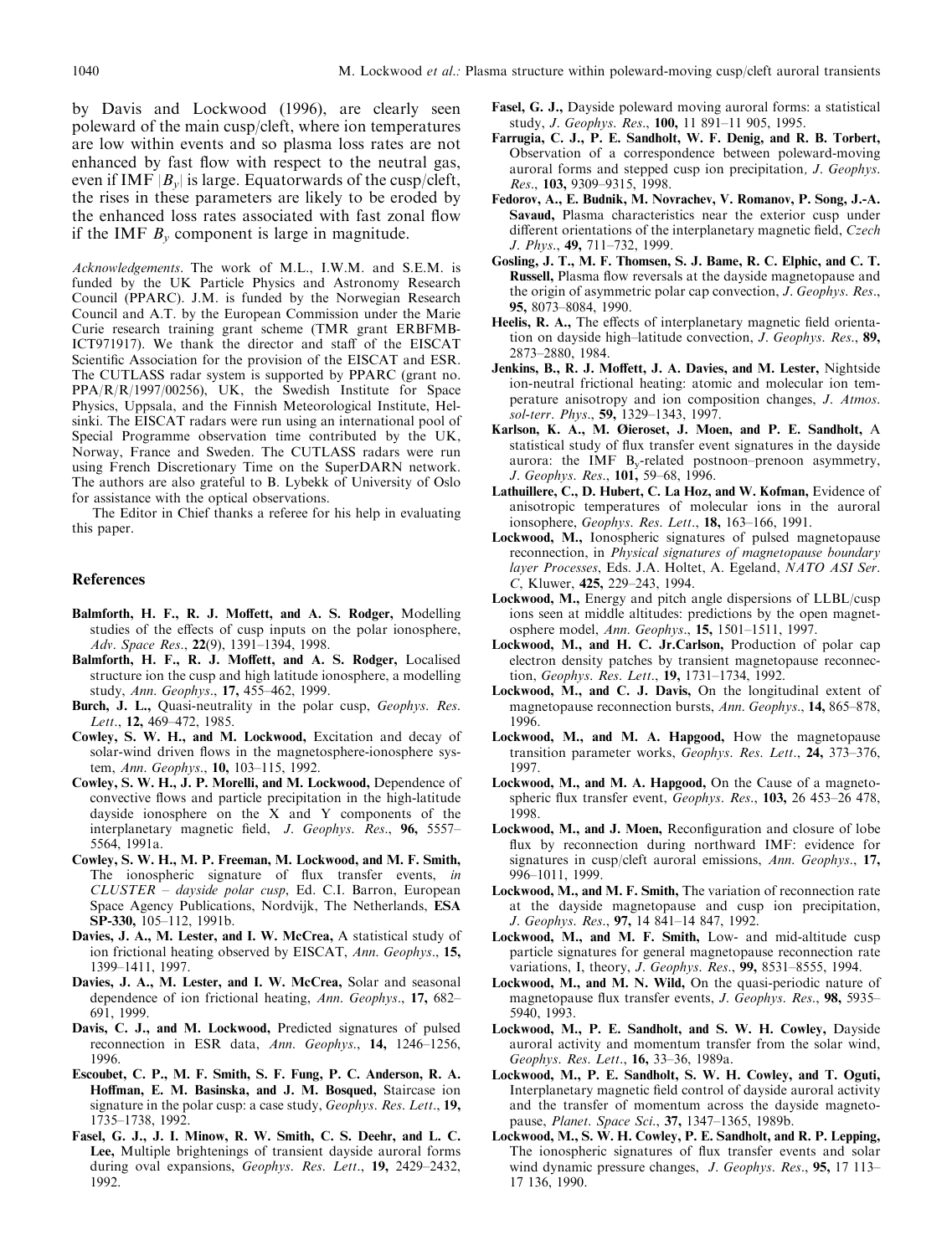- Lockwood, M., H. C. Carlson, and P. E. Sandholt, The implications of the altitude of transient 630 nm dayside auroral emissions, J. Geophys. Res., 98, 15 571-15 587, 1993a.
- Lockwood, M., J. Moen, S. W. H. Cowley, A. D. Farmer, U. P. Løvhaug, H. Lühr, and V. N. Davda, Variability of dayside convection and motions of the cusp/cleft aurora, *Geophys. Res.* Lett., 20, 1011-1014, 1993b.
- Lockwood, M., W. F. Denig, A. D. Farmer, V. N. Davda, S. W. H. Cowley, and H. Lühr, Ionospheric signatures of pulsed magnetic reconnection at the Earth's magnetopause, Nature, 361 (6411), 424-428, 1993с.
- Lockwood, M., I. W. McCrea, G. H. Millward, R. J. Moffett, and H. Rishbeth, EISCAT observations of ion composition and temperature anisotropy in the high-latitude F-region, J. Atmos. Terr. Phys., 55, 895-906, 1993d.
- Lockwood, M., S. W. H. Cowley, P. E. Sandholt, and U. P. Løvhaug, Causes of plasma flow bursts and dayside auroral transients: an evaluation of two models invoking reconnection pulses and changes in the Y-component of the magnetosheath field, J. Geophys. Res., 100, 7613-7626, 1995a.
- Lockwood, M., S. W. H. Cowley, M. F. Smith, R. P. Rijnbeek, and R. C. Elphic, The contribution of flux transfer events to convection, Geophys. Res. Lett., 22, 1185-1188, 1995b.
- Lockwood, M., C. J. Davis, T. G. Onsager, and J. A. Scudder, Modelling signatures of pulsed magnetopause reconnection in cusp ion dispersion signatures seen at middle altitudes, Geophys. Res. Lett., 25, 591-594, 1998.
- McCrea, I. W., and M. Lockwood, Incoherent scatter radars, in Ground-based observations in support of the Cluster mission, Eds. M. Lockwood, M. N. Wild, H. J. Opgenoorth, ESA Publications, ESTEC, Nordvijk, The Netherlands, ESA SP-1198, 239-266, 1997.
- McCrea, I. W., M. Lester, T. R. Robinson, N. M. Wade, and T. B. Jones, On the identification and occurrence of ion frictional heating events in the high-latitude ionosphere, J. Atmos. Terr. Phys., 53, 587-597, 1991.
- McCrea, I. W., M. Lester, T. R. Robinson, J.-P. St.-Maurice, N. M. Wade, and T. B. Jones, Derivation of the ion temperature partition coefficient  $\beta_{\text{max}}$  from the study of ion frictional heating events, J. Geophys. Res., 98, 15 701-15 715, 1993.
- McCrea, I. W., M. Lockwood, J. Moen, F. Pitout, P. Eglitis, and A. D. Aylward, ESR and EISCAT observations of the response of the cusp and cleft to IMF orientation changes, Ann. Geophys., (this issue),  $2000$ .
- Milan, S. E., M Lester, S. W. H. Cowley, J. Moen, P. E Sandholt, and C. J. Owen, Meridian-scanning photometer, coherent HF radar, and magnetometer, observations of the cusp: a case study, Ann. Geophy., 17, 159-172, 1999.
- Milan, S. E., M. Lester, S. W. H. Cowley, and M. Brittnacher, Convection and auroral response to a southward turning of the IMF, Polar UVI, CUTLASS and IMAGE signatures of transient magnetic transfer at the magnetopause, J. Geophys. Res., 105, 15 741-15 755, 2000.
- Millward, G. H., R. J. Moffett, H. F. Balmforth, and A. S. Rodger, Modelling the ionospheric effects of ion and electron precipitation in the cusp, J. Geophys. Res., 104, 24 603-24 612, 1999.
- Moen, J., P. E. Sandholt, M. Lockwood, W. F. Denig, U. P. Løvhaug, B. Lybekk, A. Egeland, D. Opsvik, and E. Friis-Christensen, Events of enhanced convection and related dayside auroral activity, J. Geophys. Res., 100, 23 917-23 934, 1995.
- Moen, J., M. Lockwood, P. E. Sandholt, U. P. Løvhaug, W. F. Denig, A. P. van Eyken, and A. Egeland, Variability of dayside high-latitude convection associated with a sequence of auroral transients, J. Atmos. Terr. Phys., 58, 85-96, 1996a.
- Moen, J., D. Evans, H. C. Carlson, and M. Lockwood, Dayside moving auroral transients related to LLBL dynamics, Geophys. Res. Lett., 23, 3247-3250, 1996b
- Newell, P. T., and C.-I. Meng, Dipole tilt effects on the latitude of the cusp/low-latitude boundary layer, J. Geophys. Res., 94, 6949, 1989
- Newell, P. T., and D. G. Sibeck, Upper limits on the contribution of flux transfer events to ionospheric convection, Geophys. Res. Lett., 20, 2829-2832, 1993a.
- Newell, P. N., and D. G. Sibeck,  $B_v$  fluctuations in the magnetosheath and azimuthal flow velocity transients in the dayside ionosphere, Geophys. Res. Lett., 20, 1719-1723, 1993b.
- Onsager, T. G., C. A. Kletzing, J. B. Austin, and H. MacKiernan, Model of magnetosheath plasma in the magnetosphere: Cusp and mantle particles at low-altitudes, Geophys. Res. Lett., 20, 479-482, 1993.
- Pinnock, M., A. S. Rodger, J. R. Dudeney, K. B. Baker, P. T. Newell, R. A. Greenwald, and M. E. Greenspan, Observations of an enhanced convection channel in the cusp ionosphere, J. Geophys. Res., 98, 3767-3776, 1993.
- Pinnock, M., A. S. Rodger, J. R. Dudeney, F. Rich, and K. B. Baker, High spatial and temporal resolution observations of the ionospheric cusp, Ann. Geophys., 13, 919-925, 1995.
- Provan, G., and T. K. Yeoman, Statistical observations of the MLT, latitude and size of pulsed ionospheric flows with CUTLASS Finland radar, Ann. Geophys., 17, 855-867, 1999.
- Provan, G., T. K. Yeoman, and S. E. Milan, CUTLASS Finland radar observations of the ionospheric signatures of flux transfer events and resulting plasma flows, Ann. Geophys., 16, 1411-1422, 1998.
- Provan, G., T. K. Yeoman, and S. W. H. Cowley, The influence of the IMF  $B<sub>y</sub>$  component on the location of pulsed ionospheric flows in the dayside ionosphere observed by HF radars, Geophys. Res. Lett., 26, 521-5124, 1999.
- Rodger, A. S., M. Pinnock, J. R. Dudeney, K. B. Baker, and R. A. Greenwald, A new mechanism for polar patch formation, J. Geophys. Res., 99, 6425-6436, 1994.
- Ruohoniemi, J. M., R. A. Greenwald, K. B. Baker, J.-P. Villain, C. Hanuise, and J. D. Kelley, Mapping high latitude plasma convection with coherent HF radars, J. Geophys. Res., 94, 13 463-13 477, 1989.
- Sandholt, P. E., M. Lockwood, W. F. Denig, R. C. Elphic, and S. **Leontjev**, Dynamical auroral structure in the vicinity of the polar cusp: multipoint observations during southward and northward IMF, Ann. Geophys., 10, 483-497, 1992.
- Saunders, M. A., The origin of cusp Birkeland currents, Geophys. Res. Lett., 16, 151-154, 1989.
- Schunk, R. W., and J. J. Sojka, Ionospheric hot spot at high latitudes, Geophys. Res. Lett., 9, 1045-1048, 1982.
- Schunk, R. W., W. J. Raitt, and P. M. Banks, Effect of electric fields on the daytime high latitude E- and F-regions, J. Geophys. Res., 80, 3121-3130, 1975.
- Sedgemore-Schulthess, K. J. F., M. Lockwood, T. S. Trondsen, B. S. Lanchester, M. H. Rees, D. Lorentzen, and J. Moen, EISCAT Svalbard radar and optical observations of transient fieldaligned currents and aurora in the dayside cusp, J. Geophys. Res., 104, 24 613-24 624, 1999.
- **Stauning, P.,** Coupling of IMF  $B<sub>v</sub>$  variations into the polar ionospheres through interplanetary field-aligned currents, J. Geophys. Res., 99, 17 309-17 322, 1994.
- Stauning, P., E. Friis-Christensen, O. Rasmussen, and S. Vennerstrøm, Progressing polar convection disturbances: signature of an open magnetosphere, J. Geophys. Res., 99, 11 303-11 317, 1994
- Stauning, P., C. R. Clauer, T. J. Rosenberg, R. Friis-Christensen, and R. Sitar, Observations of solar-wind-driven progression of interplanetary magnetic field B<sub>v</sub>-related dayside ionospheric disturbances, J. Geophys. Res., 100, 7567-7585, 1995.
- Thorolfsson, A., J. C. Cerisier, M. Lockwood, P. E. Sandholt, C. Senior, and M. Lester, Simultaneous radar and optical signatures of poleward-moving auroral forms, Ann. Geophys., (this issue),  $2000$ .
- Watermann, J., O. de la Beaujardiere, and P. T. Newell, Incoherent scatter radar observations of ionospheric signatures of cusp-like electron precipitation, J. Geomag. Geoelect., 44, 1195-1206, 1992.
- Watermann, J., O. de la Beujardiére, D. Lummerzheim, J. Woch, P. T. Newell, T. A. Potemra, F. J. Rich, and M. Shapshak, The